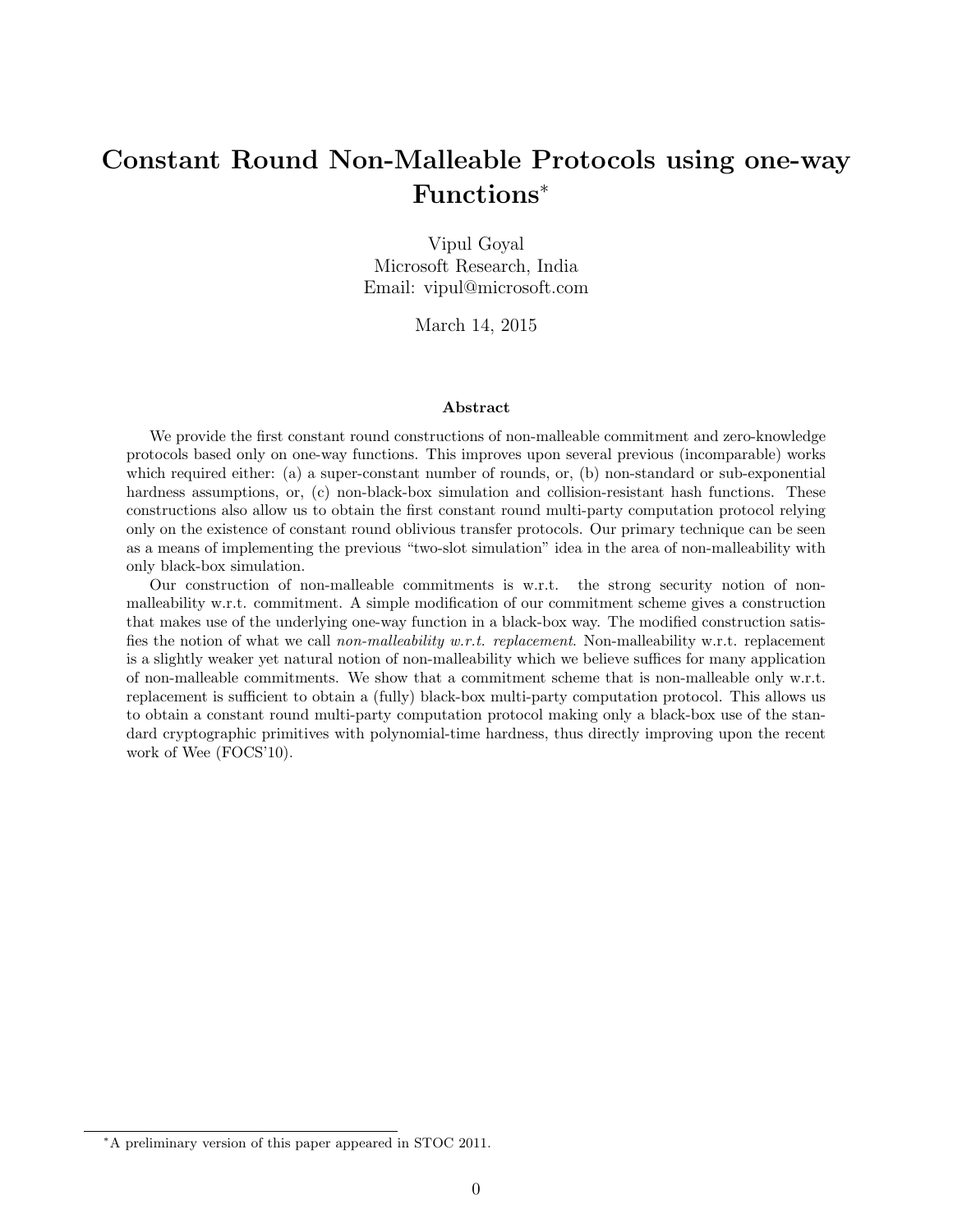# 1 Introduction

Non-malleable cryptography aims to develop primitives to solve the basic man-in-the-middle attack which has been historically important in exposing vulnerabilities in cryptographic protocols. In non-malleable cryptography the adversary is a man-in-the-middle (MIM) who participates in two or more instantiations of a protocol and tries to use information obtained in one execution to harm the security of another. Many tasks in cryptography are susceptible to such an attack, and thus it is not surprising that non-malleable cryptography arises naturally in many settings. Some protocols which can have non-malleable security include commitment, encryption, coin-flipping and various types of proofs which hide information about the witness (such as zero-knowledge proofs, and witness-indistinguishable proofs). Interest in non-malleable cryptography is motivated both by strong security guarantees it provides, and by the unfortunate reality that many widely used protocols are actually highly malleable.

Non-malleable commitment (NMC), introduced by Dolev, Dwork and Naor [DDN91], is especially well studied, and has proven to be a great useful primitive. Very briefly we say that a commitment scheme is non-malleable if for every message m, no MIM adversary, intercepting a commitment  $\text{Com}(m; r)$  and modifying it at will, is able to efficiently generate a commitment  $\text{com}_{\sigma}(\tilde{m}; \tilde{r})$  to a related message  $\tilde{m}$ . NMC is extremely versatile and is often used as a building block in more complex protocols. For example, it is known how to use NMC to construct several other non-malleable primitives such as zero-knowledge proofs.

Ever since the original work of Dolev, Dwork and Naor [DDN91], obtaining efficient constructions of non-malleable protocols with small round complexity has been an important goal. The first constant round constructions of non-malleable commitments and zero-knowledge protocols were given in the work of Barak [Bar02] (building in turn on the non-black-box simulation techniques from [Bar01]). Since then, a number of works have investigated the round complexity of non-malleable protocols. The current state of art is represented by a number of incomparable results.

- Super-constant round protocols based on one-way functions [DDN91, LP09, Wee10].
- Constant round protocols using non-standard or subexponential hardness assumptions [PPV08, PW10].
- Constant round protocols using non-black-box simulation techniques [Bar02, PR05b]. Subsequent to the work of [Bar02], an improved construction was later obtained by Pass and Rosen [PR05b] assuming only collision-resistant hash functions. The primary disadvantage of these constructions is that the non-black-box simulation techniques used built on expensive machinery like the probabilistically checkable proof systems.

To date there were no known constructions of constant round non-malleable commitments or zeroknowledge protocols using black-box simulation under any standard polynomial time hardness assumption.

We resolve this open question in this work and provide constant round constructions for both nonmalleable commitment as well zero-knowledge protocols using only one-way functions (OWF). Our construction of commitments is w.r.t. the strong notion of non-malleability w.r.t. commitments. This simultaneously improves upon all of these previous works. Once we get a construction of a non-malleable zero-knowledge protocol, it is possible to obtain constant round secure multi-party computation (MPC) protocols using known techniques [BMR90]. This allows us to prove the following unconditional equivalence (previously unknown even using non-black-box simulation):

Theorem 1. A constant round (semi-honest secure) oblivious transfer protocol is necessary and sufficient to obtain a constant round secure multi-party computation protocol (unconditionally).

The above constant round constructions (of non-malleable commitments/zero-knowledge protocols and MPC) make a non-black-box usage of the underlying OWF (even though the proof of security is black-box w.r.t. the code of the adversary). An important step towards obtaining practical protocols is to obtain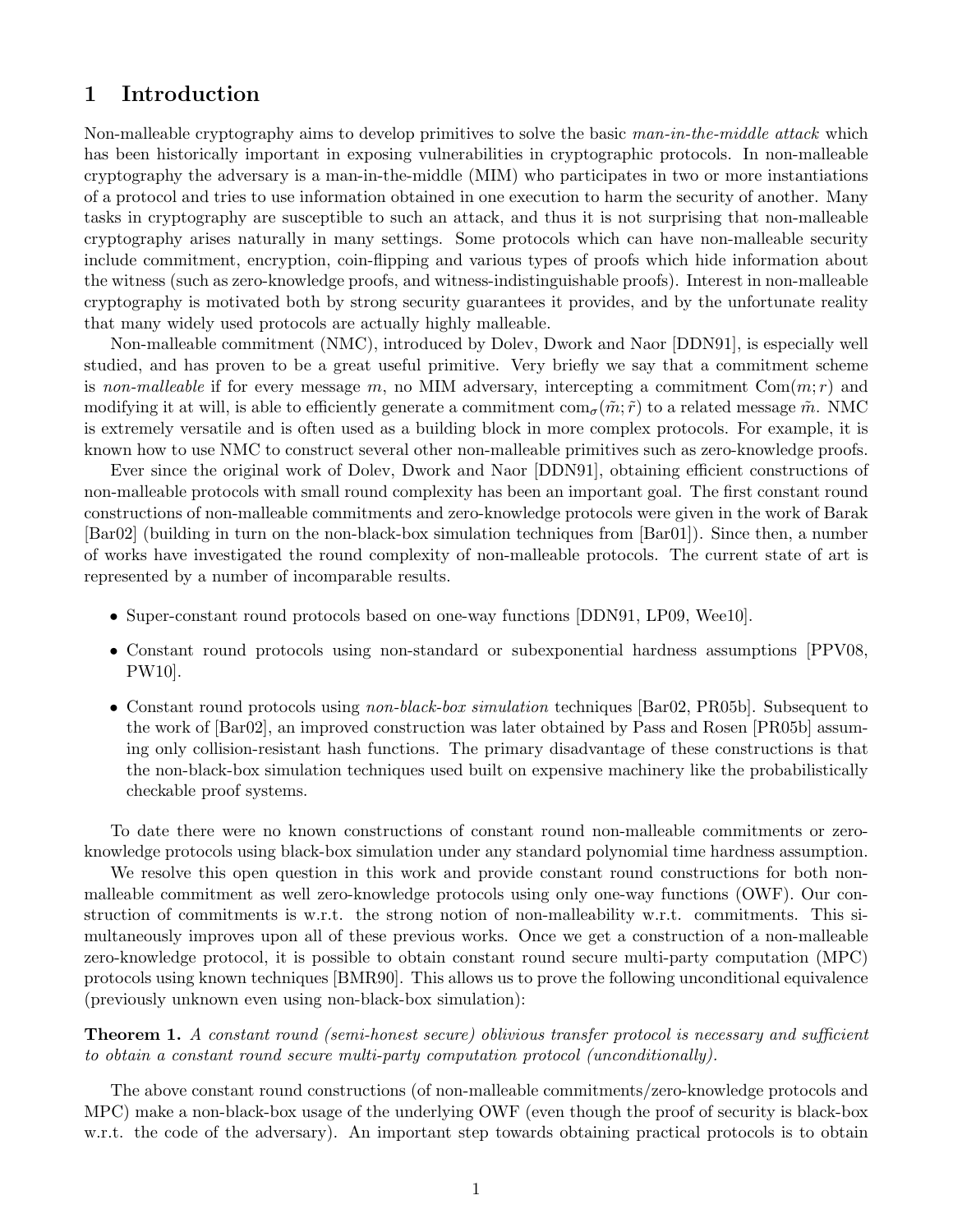constructions making a black-box use of the underlying cryptographic primitives. Towards that end, we note that while our basic construction of non-malleable commitments uses the underlying OWF in a nonblack-box way, a slight variant makes only a black-box usage of the OWF. The variant so obtained satisfies a slightly weaker notion of non-malleability which still turns out to be sufficient for many applications including to construct an MPC protocol. This allows us to obtain the first constant round MPC protocol making only a black-box use of standard cryptographic primitives with polynomial-time hardness.<sup>1</sup> This improves upon the work of Wee [Wee10] and Ishai et. al. [IKLP06].<sup>2</sup>

Theorem 2. (Informal statement) There exists a (fully) black-box construction of a constant round MPC protocol from a variety of standard cryptographic primitives with polynomial-time hardness (such as lossy encryption schemes, homomorphic encryption schemes, dense cryptosystems or certifiable enhanced trapdoor permutations).

### 1.1 Our Techniques

Our primary technique can be seen as a way of "de-non-black-box-izing" the "two-slot" simulation technique of Pass [Pas04] (which in turn was used in [PR05b] to construct constant round non-malleable protocols). That is, we obtain a protocol with properties similar to that of Pass while relying only on OWF and making only a black-box use of the adversary machine in the proof of security. Then similar to [PR05b], we obtain constant round constructions of non-malleable commitments and zero-knowledge protocols (but now only based on OWFs and black-box simulation). Similar to [Pas04], we obtain constant round construction of multi-party computation (but now only based on constant round OT and black-box simulation). The two-slot simulation technique was subsequently used in several other works in order to resolve the issues arising out of mauling attacks (see e.g., [PR05a, MPR06, GJ10]). We believe our techniques maybe able to improve these works as well (although we have not checked the details).

Our constructions and the proofs of security are relatively short and simple. Our primary technique is to have challenge strings of different lengths in the left and the right interaction. A rough initial intuition is as follows. Consider a man-in-the-middle adversary  $\mathcal M$  which participates in a "left interaction" with a committer and in a "right interaction" with a receiver. The goal of the adversary is to commit to a value in the right interaction which is "related" to the one in the left. In our protocol, in the right interaction, M is required commit to and then answer a "large" number of randomly generated "puzzles". However in the left interaction,  $M$  is getting a commitment and then an answer to only a "small" number of random puzzles. (This is enforced by having a longer challenge string on the right compared to the one on the left). Thus, it seems intuitive that in the right interaction,  $M$  must be able to compute the answer to a relatively large number of puzzles on its own (without any help from the left interaction).

Non-Aborting Adversaries. To illustrate our idea, we first show how to construct a simple constant round non-malleable commitment scheme for the case of a *non-aborting synchronizing* adversary. A nonaborting adversary means that, while playing with an honest committer and an honest receiver, the adversary always completes the protocol without any of the parties aborting the protocol. A non-synchronizing adversary means the man-in-the-middle  $\mathcal M$  sends the *i*-th round message on the right immediately after getting the i-th round message in the left interaction. Let the tags in the left and the right interaction be tag and tag respectively. We assume that tag  $\lt$  tag and the tags are of length log n (the general case can be handled by using the encoding techniques from [DDN91, PR05b]). A sketch of the protocol (described for the left interaction) is given in figure 1.

To prove non-malleability of this protocol, we show an extractor that extracts the committed value from the right without rewinding the left interaction at all.

<sup>&</sup>lt;sup>1</sup>Building on our work, a black-box construction of a non-malleable zero-knowledge protocol using OWFs has also been subsequently obtained by Jain and Pandey [JP14].

<sup>2</sup>Our work is incomparable to the work of Ishai, Prabhakaran and Sahai [IPS08] which gave a constant round black-box MPC protocol based on an *ideal* OT functionality. Our black-box construction is in the plain model but requires stronger cryptographic primitives.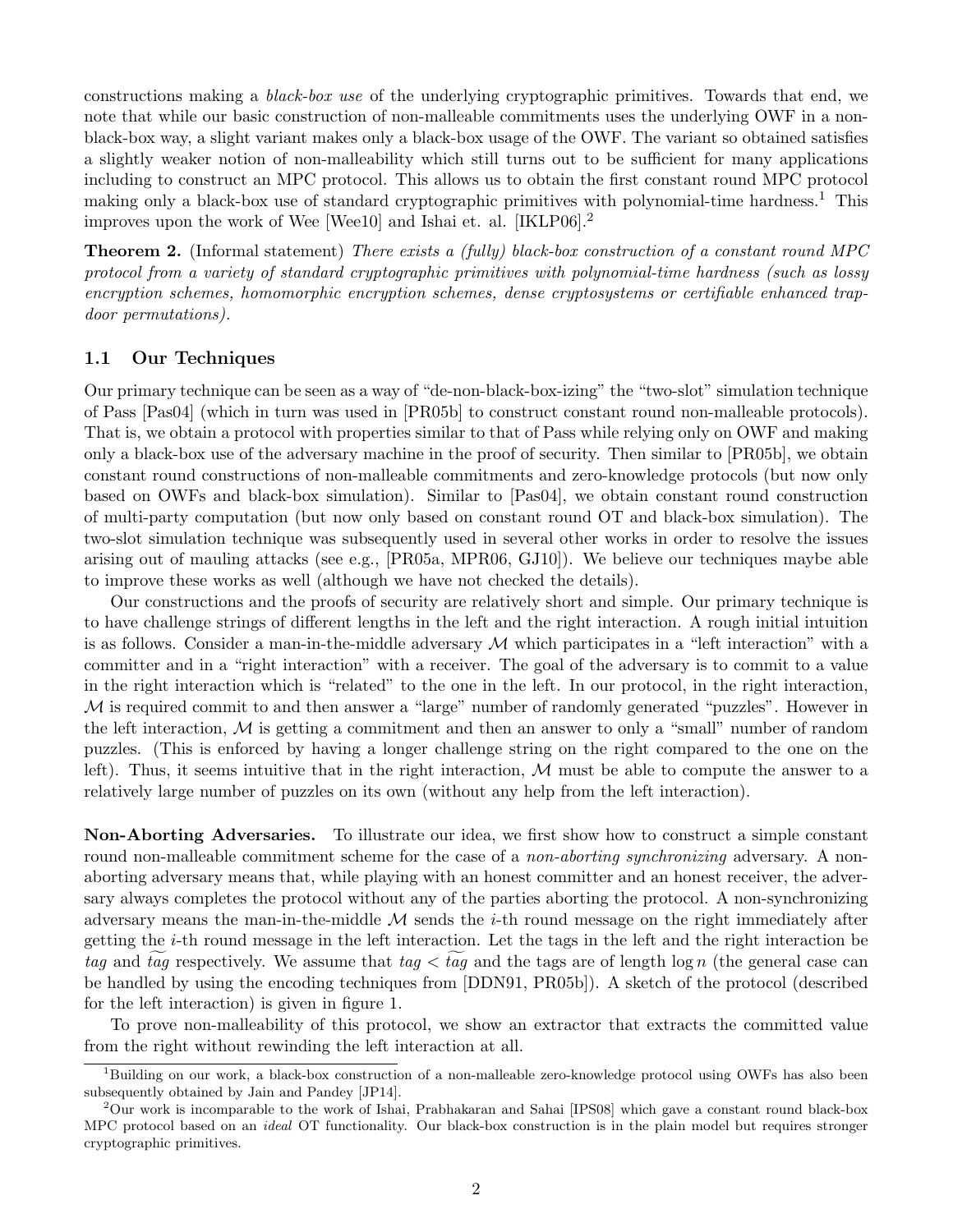**Tag:** Let the tag for the interaction be tag. Let  $\ell = k \cdot taq$  (where k denotes the security parameter).

Secret input to the committer: The string  $\nu$  to be committed

#### Protocol:

- 1. The committers C generates  $\ell$  random strings  $r_1, \ldots, r_\ell$  and commits to each of these using a statistically binding commitment scheme.
- 2. The receiver sends a random challenge  $ch \in [\ell]$ . (Thus the domain which the challenge string comes from is different for different tags).
- 3. The committer C decommits the commitment to the string  $r_{ch}$ .
- 4. The committer now sends a message which allows recovery of  $\nu$  using any two of the  $\ell$ random strings. In more detail, C generates  $\ell$  shares of  $\nu$  using a 2-out-of- $\ell$  secret sharing scheme. Let these shares be  $\nu_1, \ldots, \nu_\ell$ . C now sends  $r_1 \oplus \nu_1, \ldots, r_\ell \oplus \nu_\ell$ . Finally, C proves in zero-knowledge that this message is correctly constructed. That is, the values sent are valid secret shares of a single string under a 2-out-of- $\ell$  secret sharing scheme masked under the random strings committed to in the beginning.

Figure 1: A commitment scheme for non-aborting adversaries

- Since the number of possible challenges in the right interaction is larger than that in the left, by the pigeon-hole principle, there must exist two challenges on the right  $(ch_1, ch_2)$  s.t. when given either of these, the (synchronizing) man-in-the-middle  $\mathcal M$  queries with the same challenge ch on the left.
- The extractor executes the first message of the left and the right sessions honestly. It then finds a pair of right challenges  $(ch_1, ch_2)$  and the corresponding left challenge ch with the properties discussed above. This is done by rewinding the adversary (but not the entire left execution) and observing the left challenges for different right challenges.
- The extractor now completes the left and the right sessions honestly by giving the challenge  $\widetilde{ch}_1$  in the left session.
- The extractor now rewinds the right session and gives the challenge  $c\bar{h}_2$ . Note that the left interaction will remain identical and the extractor can simply replay the earlier messages.
- Thus, upon getting the two random strings corresponding to  $(\widetilde{ch}_1, \widetilde{ch}_2)$ , the extractor is able to extract the committed value on the right.

Moving to General Adversaries. The above idea does not directly extend to the case of general (i.e., possibly aborting) adversaries. Since the challenge asked comes from only a polynomial-size domain, an aborting adversary can always have a one to one mapping of the challenges on the right to the challenges on the left (and abort on the remaining challenges on the right). Nonetheless, the above idea nicely illustrates the technique of using challenges coming from domains of different size in the left and the right interaction (which is the core behind the current work).

To move to the general case, we first modify the above protocol s.t. the receiver sends a challenge chosen from an exponential-size domain (i.e., is a bit string of linear length dependent on the size of the tag). Further, the domain of challenges on the right is exponentially larger than the domain of challenges on the left. Hence, there are guaranteed to be such "collisions" as in the case of non-aborting adversaries (unless the adversary only completes the protocol with negligible probability).

The above approach runs into the following problem. Since the challenges are now coming from an exponential size domain, the extractor might not be able to sample such a collision efficiently (even though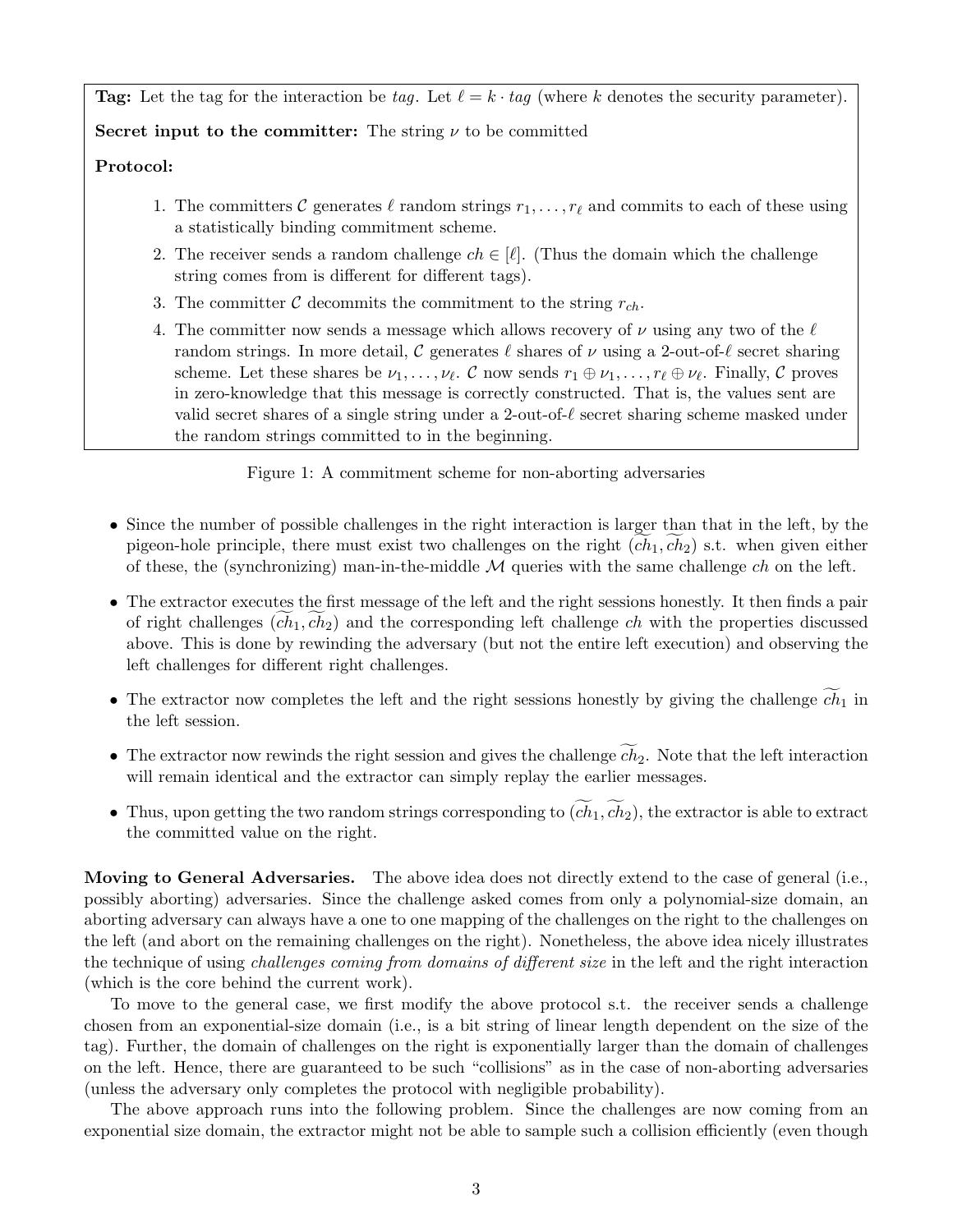one exists). The majority of the technical work required in this paper is to resolve this problem. Our key idea is to rely on being able to give a fake "simulated" response to the man-in-the-middle in the left interaction (instead of finding a collision and replaying the same old information). We change the protocol to have the committer simply reveal the committed strings asked for without providing the associated decommitment information. At a high level, our protocol is given in figure 2.

**Tag:** Let the tag for the interaction be tag. Let  $\ell = k \cdot tag$  (where k denotes the security parameter).

Secret input to the committer: The string  $\nu$  to be committed

### Protocol:

- 1. The committer C generates  $\ell$  pairs of random strings  $\{\alpha_i^0, \alpha_i^1\}_{i \in [\ell]}$  and commits to these using a statistically binding commitment scheme.
- 2. The receiver R generates and sends to C a random  $\ell$ -bit challenge string  $ch = (ch_1, \ldots, ch_\ell).$
- 3. The committer C sends to R the values  $\alpha_1^{ch_1}, \ldots, \alpha_\ell^{ch_\ell}$ . Note that C does not send the openings associated with the corresponding commitments.
- 4. The committer now sends a message which allows recovery of  $\nu$  using both strings in any of the  $\ell$  pairs of random strings. Finally, C proves in zero-knowledge that this message is correctly constructed as well as the values revealed in the previous step were correct.

Figure 2: The skeleton of our non-malleable commitment scheme

The advantage of having an extractor which works without rewinding the left session is that there are no hybrid experiments to consider and one can simply rely on computational hiding property of the commitment scheme to show non-malleability. Our techniques involve the analysis of a basic protocol block which is used naturally in the design of larger cryptographic protocols; hence we believe that our techniques are of independent interest and might be useful elsewhere.

Non-Malleability w.r.t. Replacement. A simple modification of our commitment scheme gives a construction which makes use of the underlying one-way function in a black-box way. The modified construction satisfies the notion of what we call non-malleability w.r.t. replacement against synchronizing adversaries. Non-malleability w.r.t. replacement is a slightly weaker yet natural notion of non-malleability which we believe suffices for many application of non-malleable commitments. To get the main idea behind our new notion, consider a man-in-the-middle  $\mathcal M$  interacting with a committer on the left and a receiver on the right. We consider the right interactions where  $\mathcal M$  produces an invalid commitment (i.e., a commitment to  $\perp$ ). We now imagine a new "more powerful" adversary M' which behaves exactly like M except that in some right interactions, whenever the adversary M would have committed to  $\perp$ , M' commits to a valid value. We now prove non-malleability w.r.t. this new presumably more powerful adversary (i.e., show that even  $\mathcal{M}'$  will be unable to make the value in the right interaction dependent on the one in the left).

We show that a commitment scheme which is non-malleable only w.r.t. replacement is sufficient to obtain a (fully) black-box multi-party computation protocol. This allows us to obtain a constant round multi-party computation protocol making only a black-box use of the standard cryptographic primitives with polynomial-time hardness thus directly improving upon the recent work of Wee [Wee10]. Our construction as well the description of the simulator is quite similar to that of Wee [Wee10] (which in turn relies on the works in [IKLP06, CDSMW09]). Our main novelty lies in the analysis of the failure probability of the simulator which in our case only relies on a significantly weaker non-malleability guarantees from the underlying commitment scheme.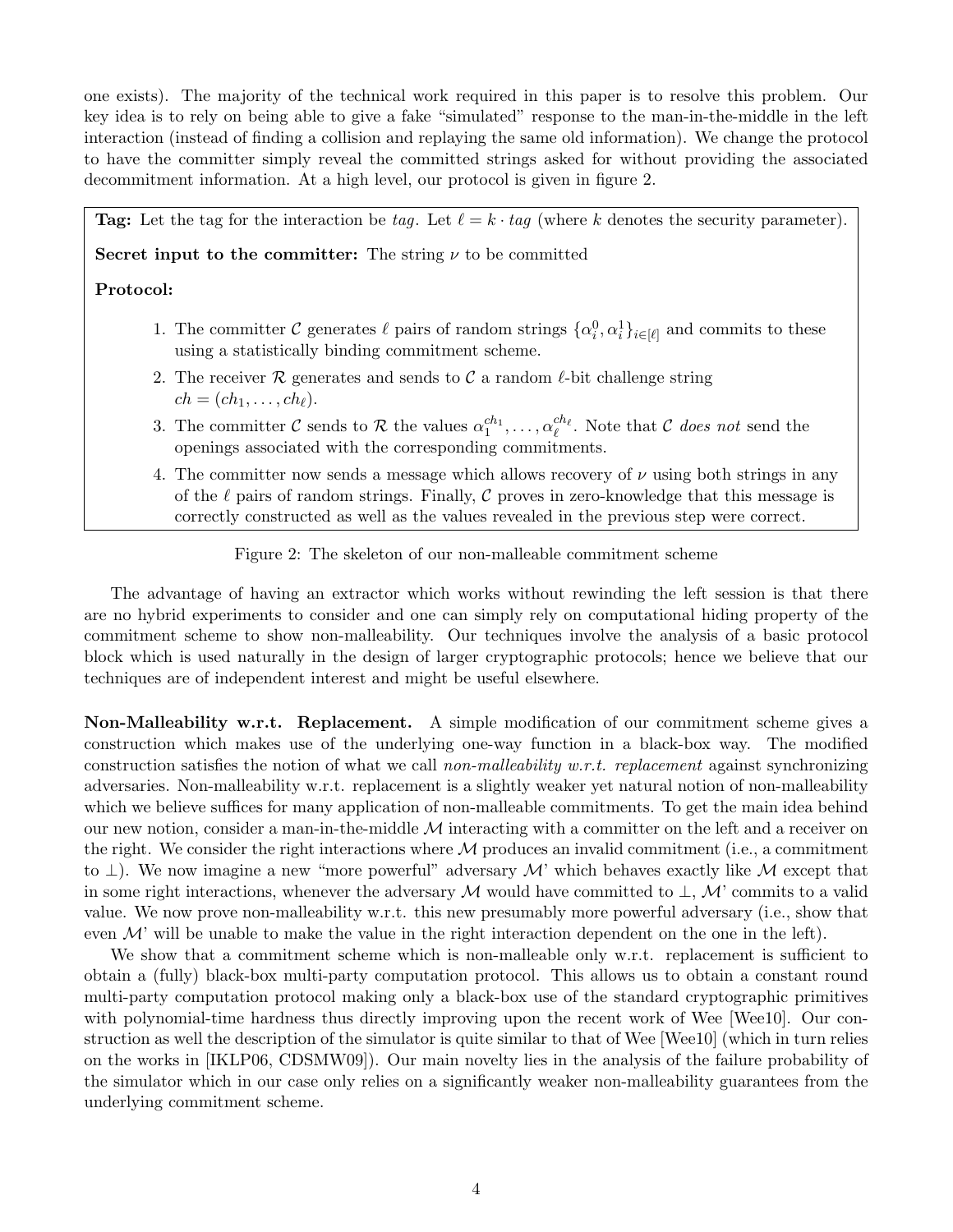Subsequent Work. An important problem left open by our work was a black-box construction of a commitment scheme non-malleable w.r.t. commitment. While considering non-malleability w.r.t. commitment, a number of tools used for getting black-box constructions seem to break down.

Very recently, Goyal et. al. [GLOV12] proposed the first black-box construction of non-malleable commitments according to the standard notion of non-malleability w.r.t. commitment. Their construction only requires a constant number of rounds and is based only on (black-box use of) one-way functions. This closes the wide gap existent between black-box and non-black-box constructions for the problem of non-malleable commitments.

The construction of Goyal et. al. relies on (and can be seen as an instantiation of) the non-malleable commitment scheme proposed in this paper. To construct a non-malleable commitment scheme, they apply the computation in the head techniques [IKOS07] to implement the proof of consistency used in our construction. Along the way, they also show how to implement a part of our construction (namely the verification messages) in a purely information theoretic manner.

Concurrent Independent Work. A constant round construction of non-malleable commitments from OWFs has also been obtained by Lin and Pass [LP11]. While both the works have a constant round construction of non-malleable commitments from OWFs, the techniques involved are essentially unrelated. Lin and Pass [LP09] present a very interesting approach involving the use of signature chains which directly yields a construction of non-malleable commitments for "large" identities.

An advantage with our technique is that it also yields non-malleable commitments based only on a black-box access to OWFs (secure as per the non-malleability with replacement notion). This allows us to additionally resolve open problems relating to designing protocols with only black-box usage of cryptographic primitives thus improving upon the works in [Wee10, IKLP06] (and additionally allowed Jain and Pandey [JP14] to construct a constant round non-malleable zero-knowledge protocol based only on a black-box access to OWFs according to standard definitions [DDN91, PR05b]). Obtaining such blackbox constructions is left as an open problem in [LP11]. The black-box amenability of our technique is further exemplified by the follow up work of Goyal et. al [GLOV12] who were able to instantiate our construction by making only a black-box use of OWFs as discussed before.

# 2 Preliminaries

As a building block, we will use a (computational) zero-knowledge argument system. We start by defining argument systems.

**Definition 1** (Argument Systems ( $[Gol01]$ )). An interactive protocol  $(P, V)$  is an argument (or computationally sound proof system) for a language L if the following three conditions hold:

- 1. (Efficiency)  $P$  and  $V$  are computable in probabilistic polynomial time.
- 2. (Completeness) If  $x \in L$ , then V outputs accept with probability at least  $2/3$  after interacting with the honest prover P.
- 3. (Soundness) If  $x \notin L$ , then for every nonuniform PPT adversarial prover  $P^*$ , V outputs accept with probability at most 1/3.

For an argument system  $(P, V)$ , we define the following terms. If  $x \in L$ , then the value that lower bounds the probability of V outputting accept after interacting with the honest prover  $P$  is called the completeness bound. Similarly, If  $x \notin L$ , then the value that upper bounds the probability of V outputting accept after interacting with any nonuniform PPT adversarial prover  $P^*$  is called the *soundness error*.

We say that an argument system is public coin if all the messages sent by  $V$  are chosen uniformly at random, except for the final *accept/reject* message (which is computed as a deterministic function of the transcript).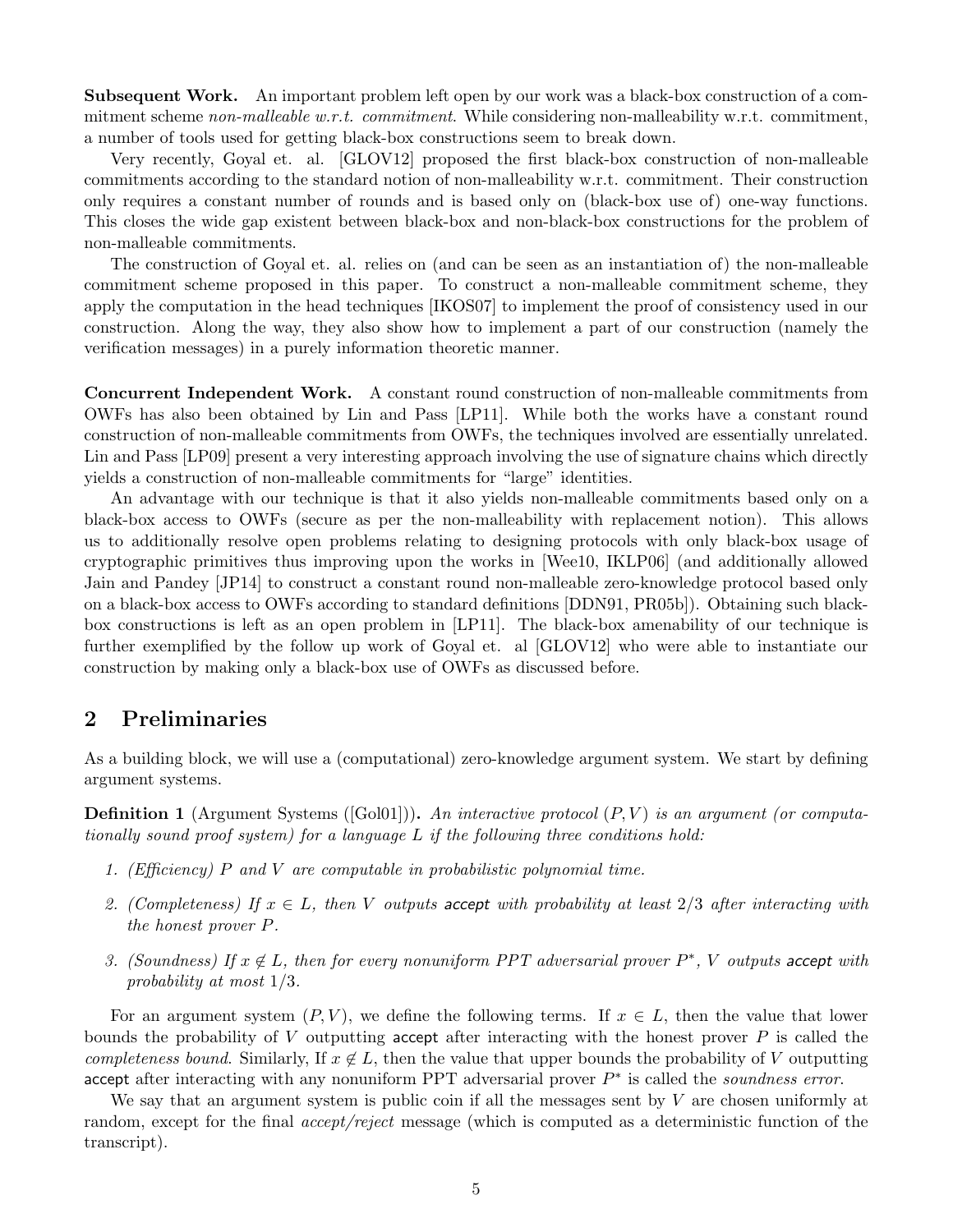**Zero-knowledge argument systems** We assume the conversation between the prover  $P$  and the verifier V is of the form  $v_1, p_1, v_2, p_2, \ldots, v_t, p_t$  where each  $v_j$  is a messages sent to the prover from the verifier in the j-th round of interaction and the provers' response is the message  $p_i$ . We assume that there is an adversary A which controls the verifier and the verifier's messages. The adversary will take as input the partial conversation so far, i.e.,  $v_1, p_1 \ldots v_k, p_k$  and output the next message  $v_i$  specifying that P will receive message  $v_i$  from the verifier V. The view of the adversary on input x will include the verifier's random tape and all the messages exchanged between the prover and the verifier. This view will be denoted by  $(P, A)(x)$ .

**Definition 2** (Zero-Knowledge Argument Systems ( $[Gol01]$ )). We say that an argument system  $(P, V)$ for a language L is (computational) zero-knowledge if there exists a probabilistic polynomial time oracle machine S (the simulator) such that for any (probabilistic polynomial time) adversary A, the distributions  $(P, A)(x)$  and  $S^{A}(x)$  are computationally indistinguishable for every string x in L.

We describe the notion of statically binding commitment schemes only informally and refer the reader to [Gol01] for formal definitions. Commitment schemes enable a party (known as the sender) to "commit" itself to a value to another party (known as the receiver). At a later stage, the sender can "open" the committed value to the receiver. A commitment scheme is supposed to satisfy the following two properties. Hiding property states that at the end of the commitment protocol, the value that the sender commits to remains hidden (or semantically secure) from the receiver. Binding property states that once the commitment protocol is over, with overwhelming probability, there is a single value which the sender can successfully open to. In statistically binding commitment schemes, the binding property holds even against a computationally unbounded (adversarial) sender, while the hiding property only holds against a computationally bounded receiver. That is, with overwhelming probability over the coin tosses of the receiver, the transcript of the commitment protocol fully determines the value that the sender is committing to. Please see [Gol01] for a formal definition.

We follow the definition of non-malleable commitments introduced by Pass and Rosen [PR05a] and further refined by Lin et al [LPV08] (these in turn build on the original definition of Dolev et al [DDN91]). This is also called the notion of non-malleability w.r.t. commitments. Let  $k$  be the security parameter. In the real interaction, there is a man-in-the-middle adversary  $\cal M$  interacting with a committer  $\cal C$  (such that the value C is committing to is  $\nu$ ) in the left session and interacting with a receiver R in the right session. Let  $\min_{(C,R)}^{\mathcal{M}}(\nu, z)$  denote a random variable that describes the value  $\tilde{\nu}$  that M commits to the view of  $\mathcal{M}$  in the full experiment. In the simulated experiment, a simulator S right execution and the view of  $M$  in the full experiment. In the simulated experiment, a simulator  $S$ directly interacts with R. Let  $\sin^S_{\langle C,R \rangle}(1^k, z)$  denote the random variable describing the value  $\widetilde{\nu}$  committed to by S and the output view of S. If the tag tag for the left interaction is equal to the tag  $\widetilde{tag}$  for the right interaction, the value  $\tilde{\nu}$  committed to in the right interaction is defined to be  $\perp$  in both experiments.

**Definition 3** (Non-Malleable Commitments). A commitment scheme  $\langle C, R \rangle$  is said to be non-malleable if for every  $PPT$  man-in-the-middle adversary  $M$ , there exists an expected probabilistic polynomial time simulator  $S$  such that the following ensembles are computationally indistinguishable:

$$
{\{min_{(C,R)}^{\mathcal{M}}(\nu,z)\}_{k \in N, \nu \in \{0,1\}^k, z \in \{0,1\}^*}} \quad and \quad {\{sim_{(C,R)}^S(1^k,z)\}_{k \in N, \nu \in \{0,1\}^k, z \in \{0,1\}^*}}
$$

Similarly, one can define one-many and many-many variants of the above definition where the view of M along with the tuple of values it commits to is required to be indistinguishable regardless of the (tuple of) value(s) committed to in the left interactions. We refer the reader to [LPV08] for more details. We also define the notion of one sided (one-one) non-malleable commitments where we only consider interactions where the tag tag for the left interaction is smaller than the tag tag for the right interaction: that is, if  $tag \geq tag$ , the value  $\tilde{\nu}$  committed to in the right interaction is defined to be  $\perp$  in both experiments.

Building Blocks. We shall make use of the two-round Naor's statistically binding commitment scheme [Nao91]. In this scheme, the receiver can choose a fixed message  $\sigma$  in the first round using which the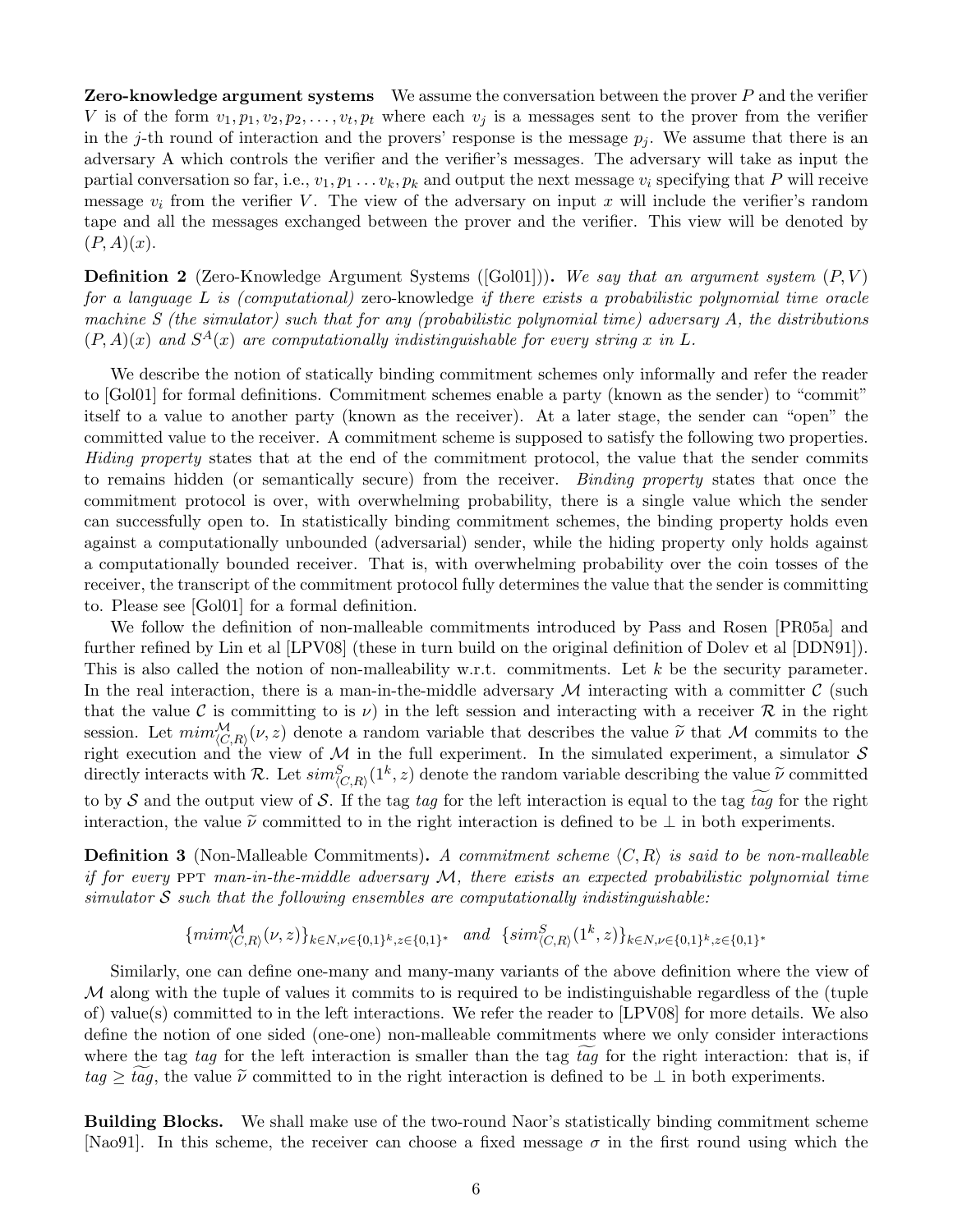sender can commit (in the second round) any number of times. We denote this commitment scheme by com<sub> $\sigma$ </sub> (where  $\sigma$  denotes the fixed receiver message). This commitment scheme is based only on one-way functions. For simplicity, we assume that this commitment scheme has the property that given the random tape used to construct the commitment, it is possible to recover the committed string as well. This can be achieved by, e.g., simply committing to the string one bit at a time. In addition, we shall make use of a constant round (computational) zero-knowledge argument based on any OWF [Gol01]. We denote such a protocol by ZK .

## 3 Construction of Non-Malleable Commitments

In this section, we first describe our basic protocol for "small" tags with one sided non-malleability. Later in this section, we show how this can be extended to the general case by relying on techniques from [PR05b]. We assume that each execution has a tag  $taq \in [2n]$ . Denote by  $\ell$  the value  $k \cdot taq$ . Let com<sub> $\sigma$ </sub>(m) denote a commitment to the message m with the first message  $\sigma$  under the statistically binding commitment scheme of Naor. Whenever we need to be explicit about the randomness used to generate the commitment, we denote it as  $\text{com}_{\sigma}(m; r)$  where r is the said randomness. The commitment scheme  $\langle C, R \rangle$ between a committer C trying to commit to  $\nu$  and a receiver R proceeds as follows.

### Commitment Phase.

0. Initialization Message. The receiver R generates the first message  $\sigma$  of the Naor commitment scheme and sends it to  $\mathcal{C}$ .

### Primary Slot

- 1. The committer C generates  $\ell$  pairs of random strings  $\{\alpha_i^0, \alpha_i^1\}_{i\in[\ell]}$  (with length of each string determined by the security parameter). C further generates commitments of these strings  $\{A_i^0\}$  $\text{com}_{\sigma}(\alpha_i^0), A_i^1 = \text{com}_{\sigma}(\alpha_i^1) \}_{i \in [\ell]}$  and sends them to R (C uses fresh randomness to generate each commitment).
- 2. The receiver R generates and sends to C a random  $\ell$ -bit challenge string  $ch = (ch_1, \ldots, ch_\ell)$ .
- 3. The committer C sends to R the values  $\alpha_1^{ch_1}, \ldots, \alpha_\ell^{ch_\ell}$ . Note that C does not send the openings associated with the corresponding commitments.  $R$  responds with an acknowledgement message on receiving these values. <sup>3</sup>
- 4. Verification Message. Define  $\ell$  strings  $\{\alpha_i\}_{i\in[\ell]}$  such that  $\alpha_i = \alpha_i^0 \oplus \alpha_i^1$  for all  $i \in [\ell]$ .  $\mathcal C$  generates  $\ell$  commitments  $B_i = \text{com}_{\sigma}(\nu; \alpha_i)$  for  $i \in [\ell]$  and sends them to R. (That is, randomness  $\alpha_i$  is used to generate the *i*-th commitment to  $\nu$ ).
- 5. Consistency Proof. The committer C and the receiver  $\mathcal R$  now engage in a zero-knowledge argument protocol ZK where C proves to  $\mathcal R$  that the above commit phase is "valid". That is, there exist values  $\hat{\nu}$ ,  $\{\hat{\alpha}_i, \hat{\alpha}_i^0, \hat{\alpha}_i^1\}_{i \in [\ell]}$  such that for all *i*:
	- $\hat{\alpha}_i^0 \oplus \hat{\alpha}_i^1 = \hat{\alpha}_i$ , and,
	- commitments  $A_i^0$  and  $A_i^1$  are valid commitments to the strings  $\hat{\alpha}_i^0$  and  $\hat{\alpha}_i^1$  respectively under some random tape, and,
	- in the third step, the committer indeed sent values  $\hat{\alpha}_i^{ch_i}$  for all  $i \in [\ell]$
	- commitment  $B_i$  is a valid commitment to  $\hat{\nu}$  under the random tape  $\hat{\alpha}_i$ .

<sup>&</sup>lt;sup>3</sup>This is done for technical reasons to ensure that this and the next message by  $\mathcal C$  are in different rounds of the protocol since we are dealing only with synchronizing adversaries.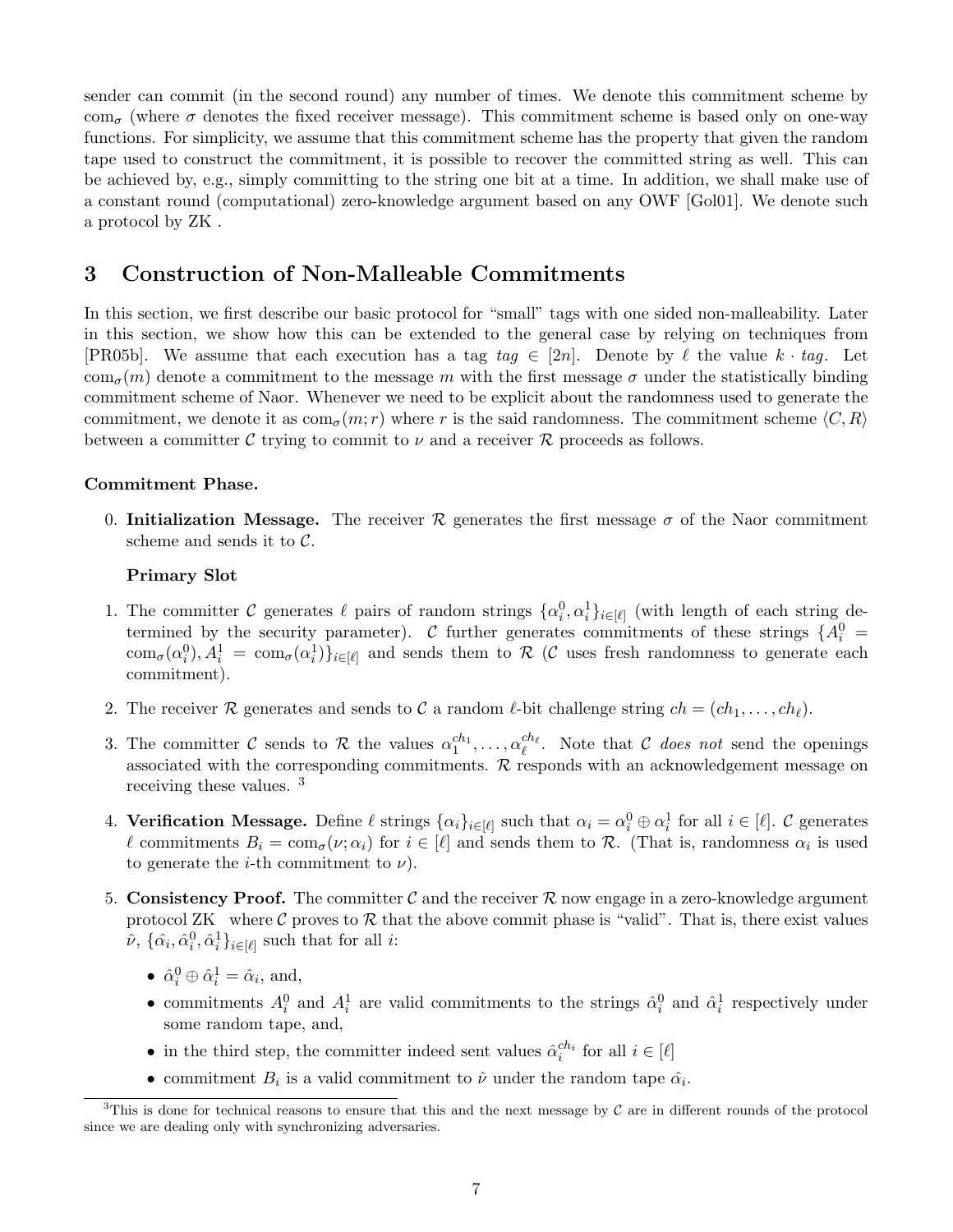**Decommitment Phase.** The committer C simply reveals the committed value  $\nu$  and the randomness used in running steps 1 to 4. The receiver  $R$  checks if the messages in the primary slot and the verification message were computed honestly using the revealed randomness. If so,  $R$  takes the value committed to be  $\nu$  and  $\perp$  otherwise.

**Lemma 1.** The commitment scheme  $\langle C, R \rangle$  is computationally hiding and statistically binding (in the stand alone setting).

Proof. The proof of this lemma is straightforward and we only provide a sketch. To prove computational hiding, we consider the following hybrid experiments. We first start simulating the protocol ZK in the final step of the commitment phase. Next, for each  $i \in [\ell]$ , we replace the commitments  $\{A_i^0, A_i^1\}$  to be commitments to random strings (as opposed to shares of the string  $\alpha_i$  used later as randomness to generate  $B_i$ ). Finally, for each  $i \in [\ell]$ , we change the commitment  $B_i$  to be a commitment to a random string (as opposed to a commitment to  $\nu$ ). Hence in the final hybrid, the transcript of the commitment stage contains no information about the value  $\nu$  being committed to. Statistical binding follows from the statistical binding property of the commitment scheme com.  $\Box$ 

**Theorem 3.** The commitment scheme  $\langle C, R \rangle$  is a one sided non-malleable commitment scheme against a synchronizing adversary.

*Proof.* To prove the above theorem, we construct a standalone machine  $S$  such that the ensembles  $\{min_{(C,R)}^{\mathcal{M}}(\nu, z)\}_{k \in N, \nu \in \{0,1\}^k, z \in \{0,1\}^*}$  and  $\{sim_{(C,R)}^S(1^k, z)\}_{k \in N, \nu \in \{0,1\}^k, z \in \{0,1\}^*}$  (call these dist1 and dist2 respectively) are computationally indistinguishable. Without loss of generality, we assume that the adversary M is deterministic. Our S works as follows. It starts an interaction with M by simply honestly committing to the value 0 in the left interaction and relaying messages between  $\mathcal M$  and  $\mathcal R$  in the right interaction. We claim that such a machine  $S$  satisfies the required property.

Let  $r(k) \geq \frac{1}{\text{poly}}$  $\frac{1}{\text{poly}(k)}$ . Towards contradiction, assume that there exists a distinguisher  $\mathcal{D}$  such that for infinitely many values of  $k$ ,

$$
Pr[\mathcal{D}(\text{dist1}) = 1] - Pr[\mathcal{D}(\text{dist2}) = 1] \ge 2r(k)
$$
\n(1)

Fix any such generic k. Now consider the real experiment in which the adversary  $M$  interacts with a committer C in the left interaction and with a receiver  $\mathcal R$  in the right one. We shall now show how to construct an extractor  $\mathcal E$  which takes as input the view of M in such an experiment and outputs the value  $\tilde{\nu}$  committed by M in the right interaction with probability at least  $1 - r(k)$  without rewinding C (i.e., without having access to the value and the random coins used by  $\mathcal C$  in the left interaction, similar to [DDN91, LPV08]).

We now show that this would violate the (standalone) computational hiding of the commitment scheme  $\langle C, R \rangle$ . Assume that E succeeds in correctly extract  $\tilde{\nu}$  with probability at least  $1 - r(k)$ . Since the failure probability of  $\mathcal E$  is at most  $r(k)$ , even conditioned on the success of  $\mathcal E$ , we have:

 $Pr[\mathcal{D}(\text{dist1}) = 1 | \mathcal{E} \text{ successfully extracts}] - Pr[\mathcal{D}(\text{dist2}) = 1 | \mathcal{E} \text{ successfully extracts}] \ge r(k)$  (2)

Such a distinguisher directly violates the computational hiding of  $\langle C, R \rangle$  since the extracted value  $\tilde{\nu}$ can now be used to distinguish between dist1 and dist2. Observe that in dist1, the committer is committing to  $\nu$  while in dist2, the committer is committing to 0.

Thus, all that remains to show is an extractor that succeeds with probability at least  $1-r(k)$ . Consider the event that given the completed main thread, there is exactly one value  $\tilde{\nu}$  ( $\neq \perp$ ) consistent with the transcript of the right interaction. We note that by the soundness of the zero-knowledge argument protocol and the statistical binding property of  $com_{\sigma}$ , this happens happens with all but negligible probability. This is because otherwise either: (a)  $\mathcal C$  has managed to prove a statement which is false, or, (b) there exists a commitment under  $com_{\sigma}$  which is consistent with more than one value. Now for simplicity, the failure probability of our extractor (in the analysis below) is conditioned on this event happening. Since this event happens with all but negligible probability, the failure probability of the extractor increases by at most an additive negligible term in the general case.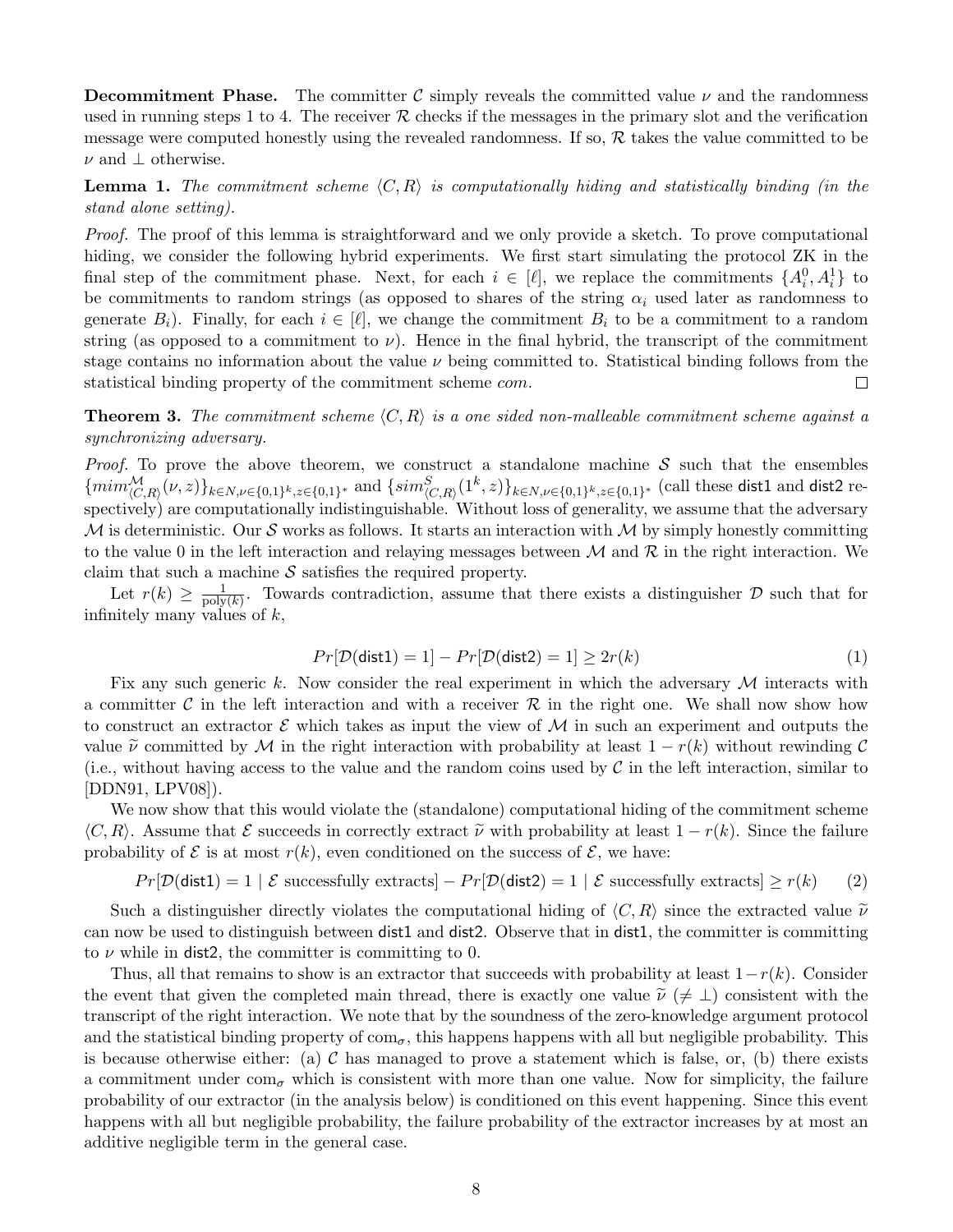Extractor Description and Analysis Let  $\ell(k) = k \cdot tag$  and  $\tilde{\ell}(k) = k \cdot \tilde{t} \tilde{q} q$ . Observe that  $\tilde{\ell}(k) - \ell(k) \geq k$ . Throughout the description below, the notation in the right execution is augmented with "tildes" while the ones in the left execution is not (e.g.,  $A_i^b$  would refer to a commitment on the left while  $A_i^b$  denotes a commitment in the right interaction).

The extractor  $\mathcal E$  works as follows. It gets as input a transcript of the honestly executed left and right interactions; we refer to this collective interaction transcript as the "main thread". Let the left and right challenges be ch and ch respectively. If M aborts before main thread was complete,  $\mathcal E$  simply outputs ⊥ and halts.<sup>4</sup> Otherwise,  $\mathcal E$  rewinds  $\mathcal M$  up to  $\frac{k\ell(k)}{r(k)^3}$  times. For  $j \in \left[\frac{k\ell(k)}{r(k)^3}\right]$ , do the following.

- $\mathcal E$  rewinds the right interaction to the beginning of step 2 of the protocol. It generates a new random challenge  $ch[j] \in \{0,1\}^{\ell(k)}$ , sends it to M and receives the challenge  $ch[j] \in \{0,1\}^{\ell(k)}$  for the left interaction from M. Note that  $ch[j]$  refers to the challenge of M in the j-th rewind and not the j-th bit of the challenge *ch* (similarly for  $ch[j]$ ).
- E now prepares a response to the challenge  $ch[j]$  on its own since it is not allowed to rewind the committer  $\mathcal C$  and make additional queries. Consider the set of commitments on the left already "recovered" in the main thread (i.e., the  $\ell$  commitments such that their value was asked by  $\mathcal M$  and given by C in the main thread itself). Now, the challenge  $ch[j]$  induces a selection of  $\ell$  commitments on the left. Consider any such selected commitment  $A_i^b$ . If its value was recovered in the main thread,  $\mathcal E$  uses that value to prepare the response. Otherwise,  $\mathcal E$  simply chooses a random string and uses that in the response in place of its value. Such a *simulated response* is sent to  $M$ .
- E receives the response corresponding to  $c\bar{h}[j]$  from M in the right interaction. For each  $i \in [\ell(k)]$ , if it has recovered both  $\alpha_i^0$  and  $\alpha_i^1$  (where one of  $(\alpha_i^0, \alpha_i^1)$  was recovered during the main thread while the other received as part of the current response in  $j$ -th rewind: this happens if the  $i$ -th bit of  $ch[j]$  is different from *i*-th bit of ch, do the following. Compute  $\alpha_i^0 \oplus \alpha_i^1$  and check if it allows for opening of the commitment  $\widetilde{B}_i$  (i.e., check if the computed value is the randomness with which  $\widetilde{B}_i$ was generated). If so,  $\mathcal E$  recovers the committed value  $\tilde{\nu}$  from  $B_i$ . If not,  $\mathcal M$  must have responded incorrectly in the current rewind  $\mathcal E$  goes to the beginning of this loop. incorrectly in the current rewind.  $\mathcal E$  goes to the beginning of this loop.

If at the end of  $\frac{k\ell(k)}{r(k)^3}$  rewindings, E still was not successful in outputting the value  $\tilde{\nu}$  (due to M aborting or not revealing the correct values for the commitments), it aborts and outputs Ext\_Fail. The fact that  $\mathcal E$ runs in probabilistic polynomial time is straightforward to prove since  $r(k) \geq \frac{1}{20k}$  $\frac{1}{\text{poly}(k)}$ . We now analyze the probability of  $\mathcal E$  outputting Ext\_Fail.

**Lemma 2.** The probability that the extractor  $\mathcal{E}$  outputs Ext. Fail is bounded by  $r(k)$  for large enough k.

Proof. This is the main technical lemma of the paper. While we give more precise intuition as we go along, a brief intuition is the following. In the first step of the protocol,  $\mathcal M$  gets a set of commitments on the left, and, gives out a larger set of commitments on the right: presumably by mauling the ones on the left. First we would attempt to define which commitments on the right were created by mauling (one or more) commitments on the left. This is called the *dependent set of commitments* in the right execution. Next, we would argue that since the number of commitments on the right is much larger, not all the right commitments would fall in this set. This is shown by relying on a combinatorial argument as well as on the computational hiding property of the commitment scheme  $com_{\sigma}$ . Finally, we argue that the extractor  $\mathcal E$  would be successfully able to extract most of the commitment on the right which do not lie in this dependent set. This would be sufficient to extract the value committed to by  $\mathcal{M}$ . Before going into formal details, we first establish some terminology.

<sup>&</sup>lt;sup>4</sup>If in an interaction, the parties C or R terminate the protocol due to an obvious cheating by M, we also consider it as M aborting.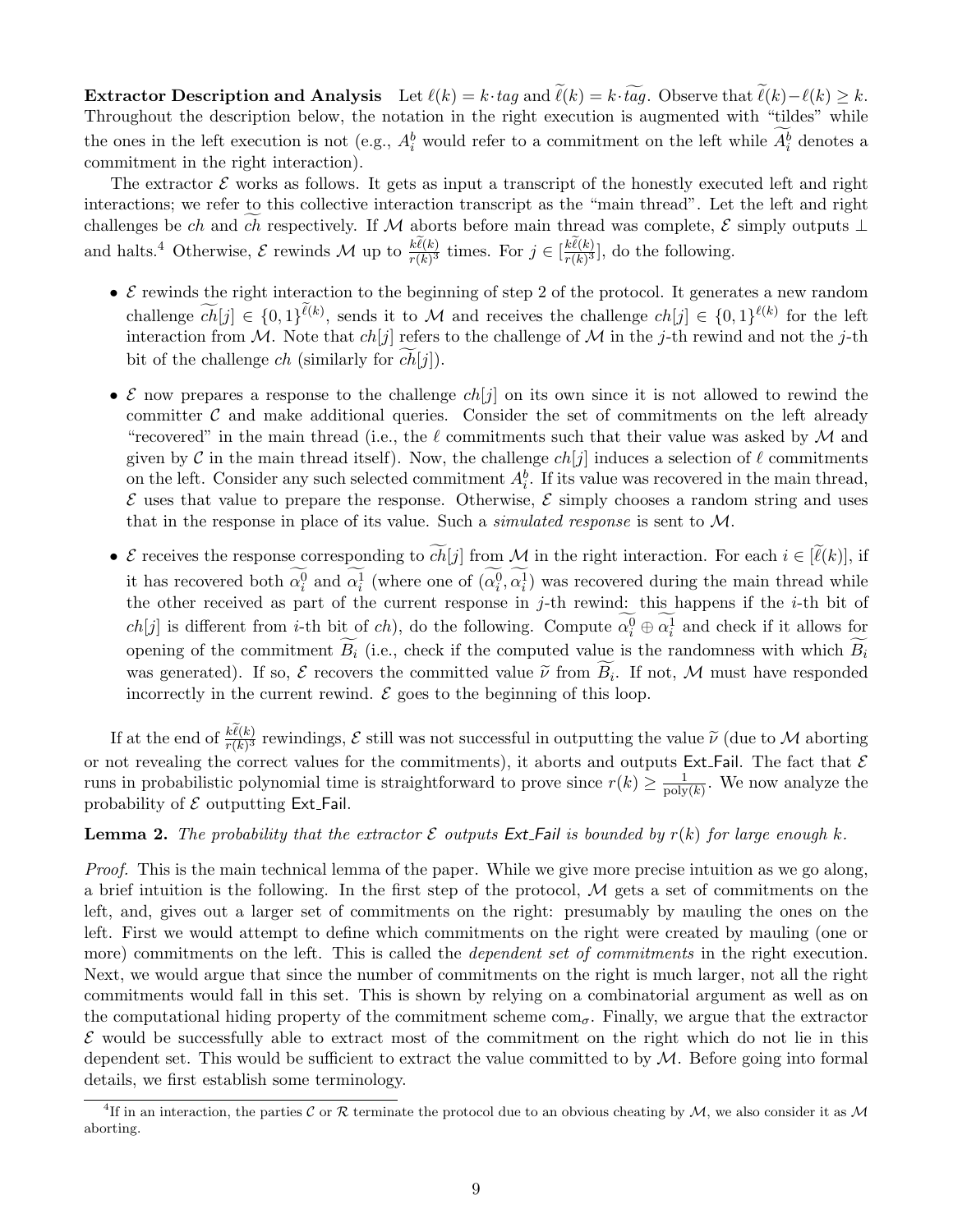**Preliminaries and Notations.** Each interaction between  $\mathcal{C}, \mathcal{M}$  and  $\mathcal{R}$  results in a main thread which is then given as input to the extractor  $\mathcal{E}$ . E then rewinds M and tries to recover the value  $\tilde{\nu}$  it committed to. We would have three different (not necessarily disjoint) types of the main threads for which the probability (over the random coins used in the rewinds) of  $\mathcal E$  outputting Ext. Fail is noticeable. We will call them "bad" main threads.

We define a prefix of the main thread as the transcript of the steps 0 and 1 of the left and the right interaction (i.e., up to the stage where  $M$  is waiting for a challenge from the right). Given this prefix, as the interaction between C, M and R continues, the main thread may either complete successfully or M may abort. For a particular prefix, let p denote the probability that  $\mathcal M$  completes the main thread (or real experiment) without aborting (i.e., the probability is taken over the random coins used by  $\mathcal C$  and  $\mathcal R$  after step 1 of the interaction).

Keep in mind that  $\mathcal E$  never output Ext. Fail for main threads which are aborted (i.e., in which M aborted before completion). It is convenient to introduce the notion of a fraction of main threads. By the fraction of main threads satisfying a particular property  $f$ , we mean the probability that the main thread is (a) a completed main thread (i.e.,  $M$  did not abort), and, (b) the main thread satisfies the property f. For example, if we say that the fraction of main threads where the left challenge  $ch$  is odd is 0.1, this means that with probability 0.1, the interaction between  $\mathcal{C}, \mathcal{M}$  and  $\mathcal{R}$  results in a main thread which is completed successfully and the left challenge  $ch$  is odd.

We choose three arbitrary constants  $C_1, C_2, C_3$  such that  $\frac{1}{C_1} + \frac{1}{C_2}$  $\frac{1}{C_2} + \frac{1}{C_3}$  $\frac{1}{C_3} \leq \frac{3}{4}$  $\frac{3}{4}$ . Note that these constants could in fact be the same and arbitrarily big. However we choose to use three constants for the sake of making the connections between the different parts of proof more clear.

**Lemma 3.** The fraction of main threads for which  $p < \frac{r(k)}{C_1}$  is bounded by  $\frac{r(k)}{C_1}$ .<sup>5</sup> We call these threads as main threads of type bad1.

Proof. The proof of this lemma follows almost by definition. The intuition is that if for a particular prefix, the probability  $p$  (i.e., the probability of completion without abort) is low, the main thread itself would be aborted with high probability. Hence,  $\mathcal E$  is unlikely to get such main threads as input.

 $Pr[\text{main thread is of type bad1}] \leq Pr[\text{main thread has a prefix with } p \lt \frac{r(k)}{C_1}] \cdot Pr[\text{main thread is}$ completed  $|p < \frac{r(k)}{C_1}| \leq 1 \cdot \frac{r(k)}{C_1}$  $C_1$ 

$$
\Box
$$

Now for a given main thread, we define the *dependent set of commitment S* as the following subset of commitments in the right interaction. Intuitively, the dependent set of commitments can be thought of as the commitments in the right interaction which were constructed by mauling one of the commitment from the unrecovered set of commitments in the left interaction.<sup>6</sup> This means that  $\mathcal M$  cannot correctly reveal with "good" probability the value of a commitment in the dependent set of commitments unless it gets a correct value of a commitment in the unrecovered set of commitments. Throughout the paper, by the value of a commitment "revealed correctly" by  $M$ , we mean that the committed can be opened only to this value. The definition below is the most important definition of the paper and a careful understanding is crucial to understanding the rest of the proof.

Let  $\tau$  denote the transcript of the main thread, that is, the entire view of M in the experiment: all messages of the left and the right interaction. Let  $\tau_p$  denote the prefix of the main thread, and, ch denote the challenge in the left interaction.

**Definition 4** (Dependent Set of Commitments). The dependent set  $S_{(\tau_p, ch)}$  of a main thread  $\tau$  is a subset of  $\{(i,b)\}_{i\in\lbrack\widetilde{\ell}],b\in\{0,1\}}$ . An element  $(i,b)\in S_{(\tau_p,ch)}$  iff the following two conditions are satisfied. The probabilities

<sup>&</sup>lt;sup>5</sup>In other words, the probability that the main thread is completed and has  $p < \frac{r(k)}{C_1}$  is bounded by  $\frac{r(k)}{C_1}$ .

 $6R\text{oughly, the unrecovered set of commitments means the set of commitments in the left interaction whose values were not$ revealed by the committer in the main thread (and hence not known by the extractor)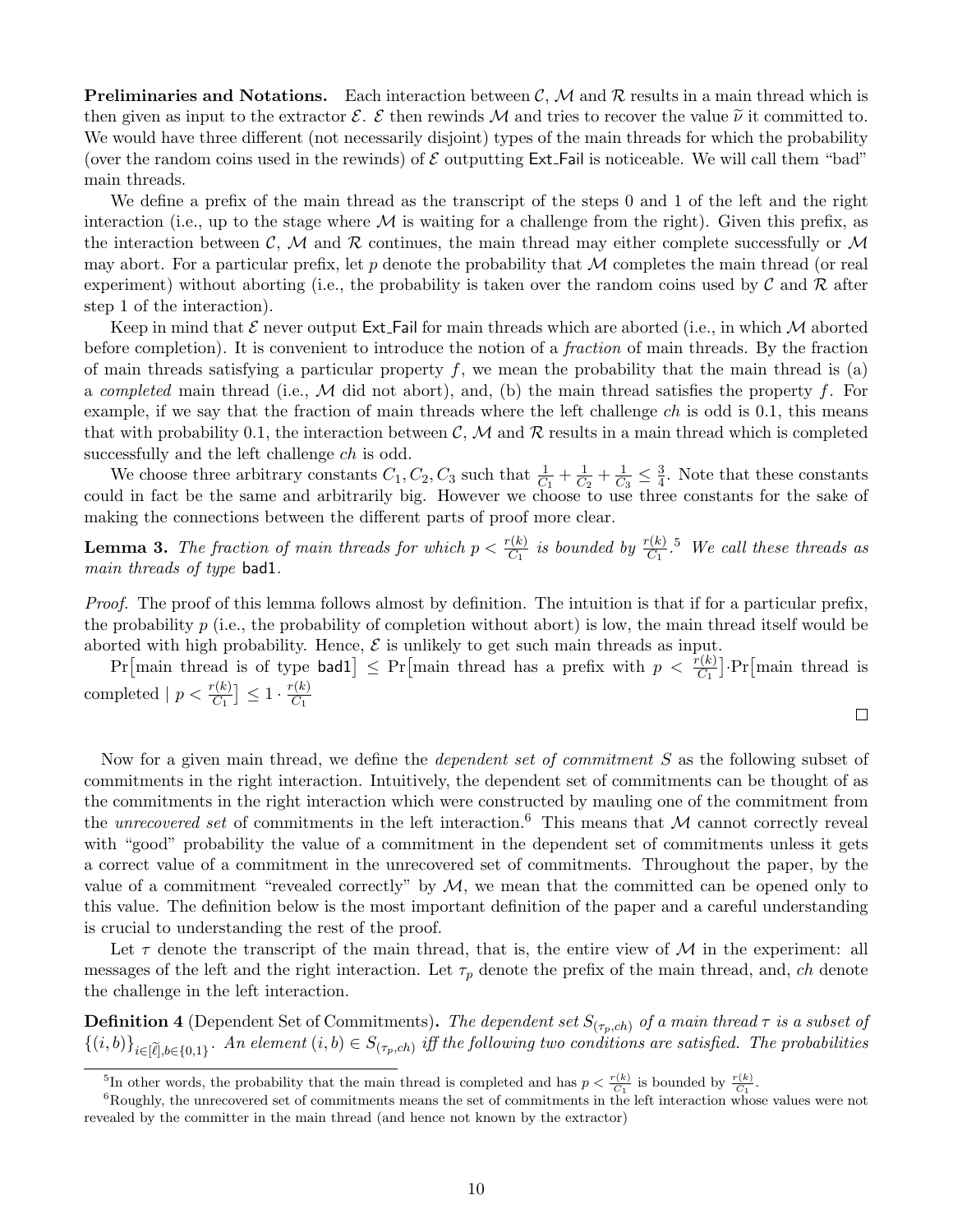below are over the random coins of the experiment after the completion of prefix  $\tau_p$ . For every  $(i, b) \in$  $S_{(\tau_p,ch)},$ 

1. Interesting: The probability that the right commitment  $A_i^b$  is selected by  $\mathcal R$  (by way of selecting  $\ell$ ) AND its value is revealed correctly by M on the right is at least  $\frac{r(k)}{3C_1}$  (for the prefix  $\tau_p$ ).

In more detail, consider the experiment where all three parties (i.e.,  $M$ , the external committer and the receiver) are rewound and the entire experiment is run again (honestly) starting with the same prefix  $\tau_p$ . In this experiment, we require the probability that the commitment  $A_i^b$  is selected by  $\mathcal R$ AND its value is revealed correctly by  $\mathcal M$  to be at least  $\frac{r(k)}{3C_1}$ .

2. Dependent: The probability that the commitment  $A_i^b$  is selected by R AND its value is revealed correctly by M on the right is less than  $\frac{r(k)}{2C\tilde{k}}$  $2C_2\ell(k)$ conditioned on the event that the challenge by  $\mathcal M$  in the left interaction is ch.

In other words, consider the experiment where all three parties (i.e.,  $M$ , the external committer and the receiver) are rewound and step 2 of the protocol (for both left and right interactions) is run again starting with the same prefix  $\tau_p$  until M chooses the same challenge string ch as in the main thread  $\tau$ (i.e., until a collision w.r.t. the left challenge is obtained). Once that happens, the remaining steps of the protocol are executed to complete the experiment. In this experiment, we require the probability that the commitment  $A_i^b$  is selected by R AND its value is revealed correctly by M on the right be less than  $\frac{r(k)}{2C}$  $2C_2\ell(k)$ .

Observe that the second probability in the above definition depends on the prefix  $\tau_p$  as well as the left challenge ch in the main thread. However, the first probability depends only on the prefix  $\tau_p$  (and refers to an "average" challenge in the left interaction). Both these probability values are well defined for a given main thread  $\tau$ . Furthermore, when we say that a commitment  $A_i^b$  is in  $S_{(\tau_p, ch)}$ , we mean that  $(i, b) \in S_{(\tau_p, ch)}$ . Let  $0 \leq |S_{(\tau_p, ch)}| \leq 2\ell$  denote the number of elements (each being of type  $(i, b)$ ) in the set  $S_{(\tau_p, ch)}.$ 

**Lemma 4.** Let  $S_{(\tau_p, ch)}$  be the dependent set of commitments of a main thread having prefix  $\tau_p$  and left challenge ch. It must be the case that  $|S_{(\tau_p, ch)}| > \ell + \log^2 k$  for at most  $\frac{r(k)}{C_2}$  + negl(k) fraction of the main threads. Call these threads as main threads of type bad2.

Intuition. One way of looking at the above lemma is the following. Assume that the extractor had access to an Oracle which takes as input a prefix  $\tau_p$  and a left challenge ch and correctly samples transcripts having this prefix  $\tau_p$  and the left challenge ch. Then all except for at most  $\ell + \log^2 k$  commitments on the right have a "good" probability of being revealed correctly by  $\mathcal M$  (except in  $\frac{r(k)}{C_2}$  + negl(k) fraction of the main threads). Hence such an extractor will be successful except for  $\frac{r(k)}{C_2}$  + negl(k) fraction of the main threads. At a high level, this is because there are an exponential number of right challenges for each left challenge (on average) and obtaining a correct response for any two such right challenges enables extraction.

*Proof.* Towards contradiction, assume  $|S_{(\tau_p, ch)}| > \ell + \log^2 k$ . Now consider any random challenge  $\widetilde{ch}$  given by  $R$  in the right interaction.

- We claim that the probability (over choice of  $\widetilde{ch}$ ) that the set of commitments on the right selected by ch and the set  $S_{(\tau_p, ch)}$  are disjoint is at most  $\frac{1}{2^{\ell+\log 2}k}$ . This is because of the following two cases:
	- 1. Suppose there exists an index  $i \in [\ell]$  such that  $(i, 0) \in S_{(\tau_p, ch)}$  as well as  $(i, 1) \in S_{(\tau_p, ch)}$ . In this case, the challenge *ch* is guaranteed to select at least one of  $(A_i^0, A_i^1)$ . Hence, the above probability of the two sets being disjoint is 0.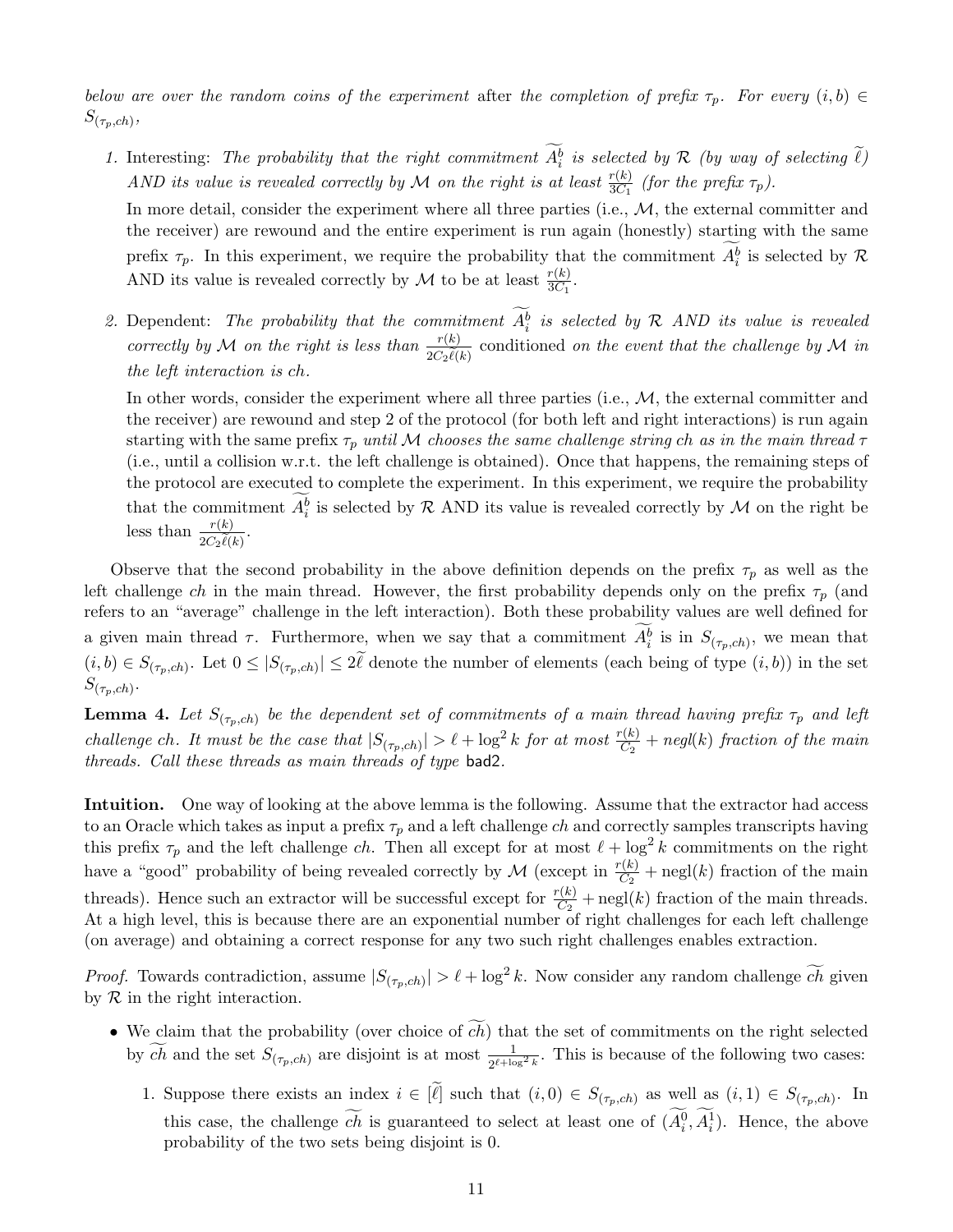- 2. Otherwise, each commitment in  $S_{(\tau_p, ch)}$  is selected by  $\widetilde{ch}$  independently with probability  $\frac{1}{2}$ . Hence, the probability of the two sets being disjoint is  $\frac{1}{2^{|S(\tau_p, ch)|}}$ .
- Fix a particular prefix  $\tau_p$ . There are at most  $2^\ell$  possibilities for such a set  $S_{(\tau_p,ch)}$  depending upon the choice of challenge  $ch \in \{0,1\}^{\ell}$ .
- Again for that particular prefix  $\tau_p$ , we compute the probability that the set of commitments selected by  $\widetilde{ch}$  is disjoint with any of the above (at most  $2^{\ell}$ ) sets  $S_{(\tau_p, ch)}$  (with  $|S_{(\tau_p, ch)}| > \ell + \log^2 k$ ). This can be computed by a a simple union bound and is at most  $\frac{2^{\ell}}{2^{\ell+1}\alpha}$  $\frac{2^{\epsilon}}{2^{\ell + \log^2 k}} = \operatorname{negl}(k).$
- By now we have the following for the given prefix  $\tau_p$  and ch. If  $|S_{(\tau_p, ch)}| > \ell + \log^2 k$ , then except with negligible probability (over choice of ch), ch select at least one commitment from set  $S_{(\tau_p, ch)}$ . However by the second condition of definition 4, for a fixed  $(i, b) \in S_{(\tau_p, ch)}$ , its correct value cannot appear in the main thread except with probability  $\frac{r(k)}{2C\tilde{k}}$  $\frac{r(\kappa)}{2C_2\tilde{\ell}(\kappa)}$ . However at least for one value  $(i, b) \in S_{(\tau_p, ch)}$  (which

 $c\bar{h}$  selects), the correct value must appear in the main thread for the main thread to be completed without being aborted (this follows from the soundness of the zero-knowledge argument). By taking a union bound over all  $(i, b) \in S_{(\tau_p, ch)}$ , and, observing that  $|S_{(\tau_p, ch)}|$  cannot exceed  $2\ell(k)$ ), we have that the probability that for *some*  $(i, b) \in S_{(\tau_p, ch)}$ , M revealed the correct value in the right interaction in the main thread is bounded by  $\frac{r(k)}{C_2}$ .

Now we have the following. The probabilities below are taken over coins of the entire experiment:

 $Pr[\text{main thread is of type bad2}] \leq Pr[ch\text{ does not select any commitment in } S_{(\tau_p, ch)}] + Pr[\text{main thread}]$ is completed  $|ch$  selects a commitment in  $S_{(\tau_p,ch)}$ 

 $Pr[\text{main thread is of type bad2}] \leq negl(k) + Pr[\exists (i, b) \in S_{(\tau_p, ch)} \text{ s.t. } M \text{ revealed the correct value of } \frac{1}{n}$  $A_i^b$  in main thread]

 $\Box$ 

Hence, the fraction of main threads of type **bad2** is bounded by  $\frac{r(k)}{C_2}$  + negl(k)

Note that we did not use the first property from definition 4 in the above proof. This lemma shows that there are at most  $\ell + \log^2 k$  commitments on the right which are "dependent" on the left commitments whose value  $\mathcal E$  did not recover in the main thread. However the total number of commitments on the right is  $2 \cdot \tilde{\ell} > 2(\ell + \log^2 k)$  (since  $\tilde{t} \tilde{g} > tag$ ). Hence, it seems that there should exists at least one pair of commitments on the right such that  $\mathcal M$  can correctly compute both the committed values (without asking for values unrecovered in the main thread).

Looking ahead, the intuition for the rest of the proof is as follows. The primary hurdle is in completing the proof is the following. Our PPT extractor will not have the power of sampling transcripts with "collision" (i.e., with the same left challenge). The extractor gets a different challenge from  $\mathcal M$  (compared to the main thread) while rewinding  $\mathcal M$  and provides a "simulated" response. We now need to analyze such an experiment. Intuitively, suppose there is a commitment on the right which is revealed correctly with good probability in the "absence" of values from the unrecovered set of commitments (i.e., conditioned on the event when the left challenge in the same as the main thread). Then this means that the right commitment was not formed by "mauling" one of commitments in the unrecovered set. Hence even if a commitment in the unrecovered was given incorrectly,  $M$  hopefully should still reveal that commitment correctly on the right. A formal analysis now follows. We first introduce the following definition.

**Definition 5** (Strictly Dependent Set of Commitments).  $G_{(\tau_p, ch)}$  is the strictly dependent set of commitments for a main thread  $\tau$  having prefix  $\tau_p$  and challenge ch if the following holds. An element  $(i, b) \in G_{(\tau_p, ch)}$  iff the following two conditions are satisfied,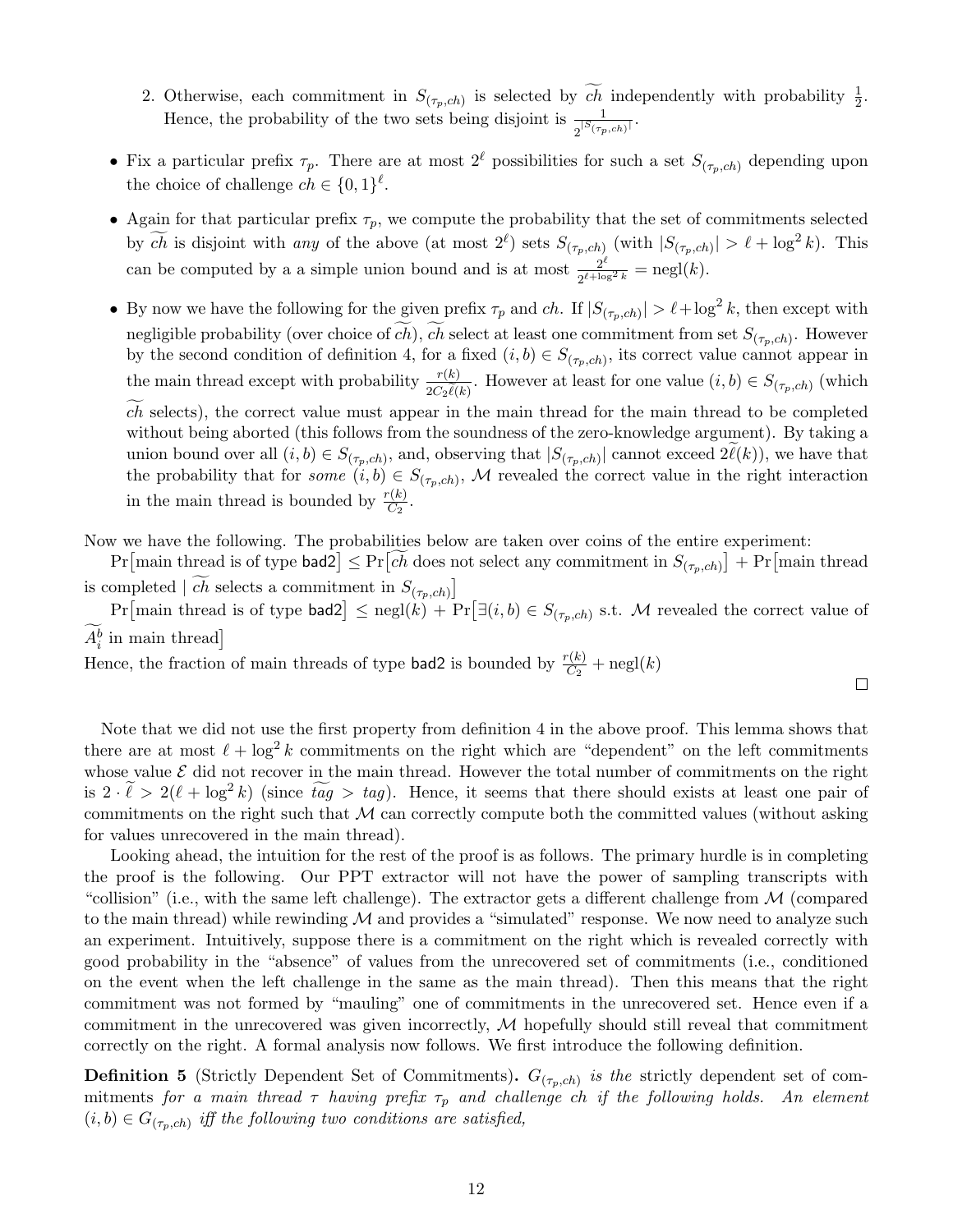- 1. Interesting: The probability that the commitment  $A_i^b$  is selected by R AND its value is revealed correctly by M is at least  $\frac{r(k)}{3C_1}$  (for this prefix). This condition is the same as in the definition of dependent set of commitments and refers to the real honest experiment with the given prefix.
- 2. Strictly Dependent: The probability that the commitment  $A_i^b$  is selected by  $\mathcal E$  in a rewinding AND its value is revealed correctly by M on the right is less than  $\frac{r(k)^3}{r^{\alpha}(k)2G}$  $\frac{r(\kappa)^3}{50\ell(\kappa)^2C_1C_2C_3}$ . In more detail, the probability is in the experiment where  $\mathcal M$  is given a simulated response on the right as opposed to the real one.

Observe that the first probability in the above definition is dependent only on what the prefix in the main thread is, while, the second one depends on the prefix as well as the left challenge ch appearing in the main thread (since it refers to the unrecovered set of commitments). We now prove the following lemma.

**Lemma 5.** Assume that the commitment scheme com<sub>σ</sub> is computationally hiding. Let  $S_{(\tau_p, ch)}$  and  $G_{(\tau_p, ch)}$ respectively be the dependent set and strictly dependent set of commitment of the main thread  $\tau$ .  $G_{(\tau_p, ch)} \not\subseteq$  $S_{(\tau_p, ch)}$  for at most  $\frac{r(k)}{C_3}$  fraction of the main threads. Call these threads as main threads of type bad3.

Proof. This lemma is proved by relying on the hiding property of the underlying commitment scheme com. We will prove the lemma by contradiction. Assume that for at least a fraction  $\frac{r(k)}{C_3}$  of the main threads, there exists a commitment  $(i, b) \in G_{(\tau_p, ch)}$  but not in  $S_{(\tau_p, ch)}$ . This means the following 3 conditions are true for this main thread (where the probabilities are taken over the random coins of the experiment after the prefix completion). Some informal intuition for how the proof would go is given as we go along.

1. Consider the condition of not being in  $S_{(\tau_p, ch)}$ . This means that the second condition of being in  $S_{(\tau_p, ch)}$  is not satisfied (since the first condition is the same as that in  $G_{(\tau_p, ch)}$ ). Conditioned on the event that  $M$  does not ask any of the values from the unrecovered set of commitments (i.e., its challenge on the left is ch w.r.t. which  $S_{(\tau_p, ch)}$  and  $G_{(\tau_p, ch)}$  are defined), M reveals the correct value in  $A_i^b$  on the right with "large" probability (i.e., at least  $\frac{r(k)}{2C\epsilon\tilde{k}}$  $2C_2\ell(k)$ ).

In other words, since the main thread is identically distributed as a random thread having the left challenge  $ch$  and the given prefix, this means that the probability of main thread having the correct value of the commitment  $A_i^b$  is large. When this event occurs, we show that it is possible to obtain an advantage in breaking the hiding property of the commitment scheme. \*/

2. Consider the first condition of being in  $G_{(\tau_p, ch)}$ . Thus, if the values of the commitments in the unrecovered set are given correctly on the left, M reveals the correct value in  $A_i^b$  on the right with "large" probability (i.e., at least  $\frac{r(k)}{3C_1}$ ).

In other words, assume that the extractor is given from outside a candidate tuple consisting of the values of all the commitments in the unrecovered set. The values given could either all be correctly given or could all be generated at random. Say that the extractor uses these values to construct the simulated response on the left while rewinding. Then if the candidate tuple of values was correct, the correct value of commitment  $A_i^b$  is given on the right with large probability. Hence, it will match with the value observed in the main thread with large probability assuming that the event described in the previous bullet occurred (i.e., value of  $A_i^b$  was obtained correctly in the main thread).

3. Consider the second condition of being in  $G_{(\tau_p, ch)}$ . That is, if the value of the commitments in the unrecovered set are given randomly on the left (i.e., the response is simulated),  $\mathcal M$  reveals the correct value in  $\widetilde{A_i^b}$  on the right with "small" probability (i.e., smaller than  $\frac{r(k)^3}{50\ell(k)^2C_1}$  $\frac{r(k)^{3}}{50\tilde{\ell}(k)^{2}C_{1}C_{2}C_{3}}$ ).

In other words, thus, if the candidate tuple of the commitment values was generated at random (as opposed to correct), the correct value of the commitment  $A_i^b$  is given on the right only with small probability. Hence, it will match with the value observed in the main thread with small probability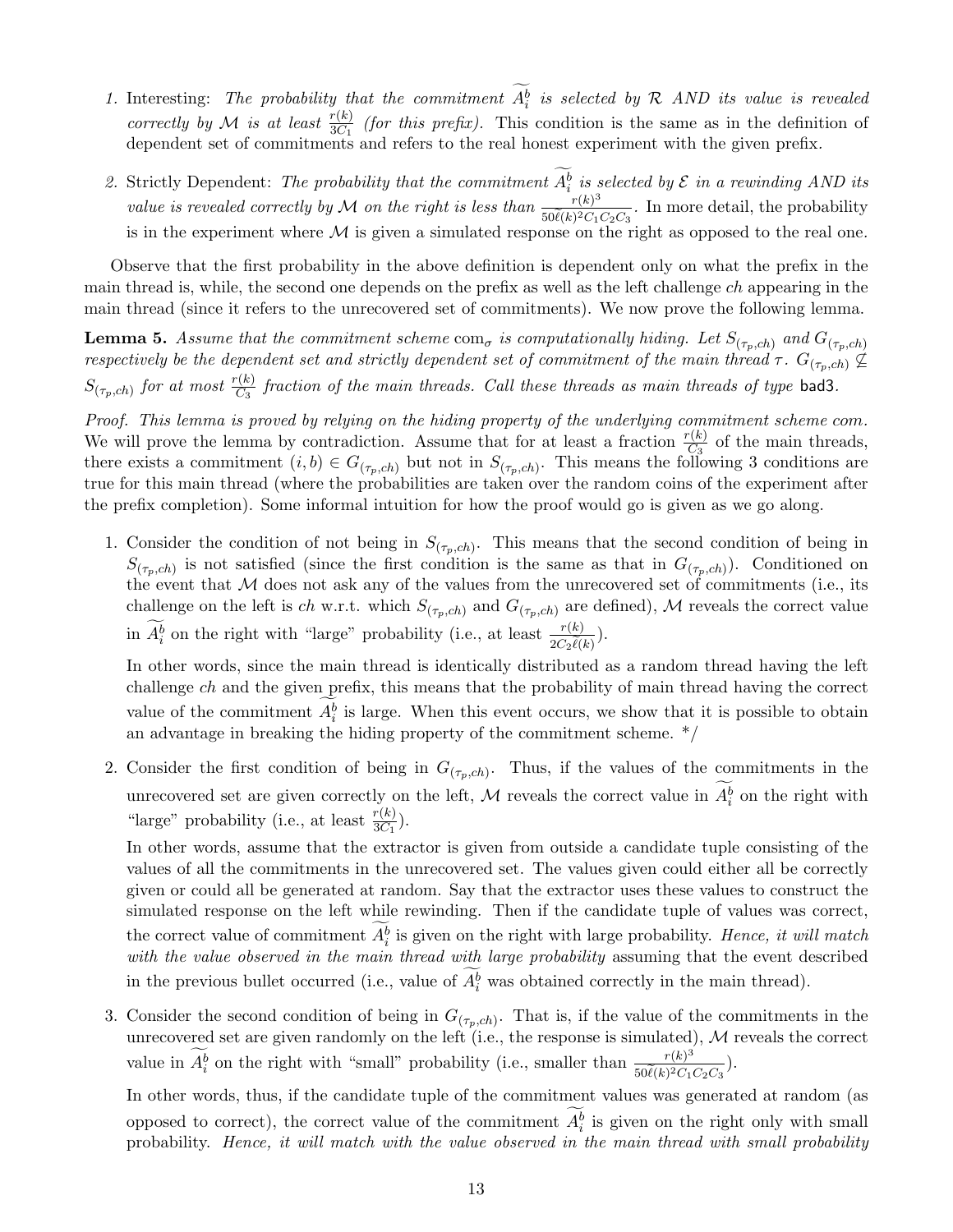assuming that the event described in the first bullet occurred. Combining this with the observation in the previous bullet, we show that the extractor will be able to obtain an advantage in distinguishing the correct tuple from a random one.

We now provide the details. We construct an adversary  $A$  to show that the above conditions violate the (computational) hiding property of the commitment scheme com. Consider the following experiment between the adversary  $A$  and an external challenger *Chal.* 

- 1. A starts the execution of  $M$  and gives it honestly the messages in the right session. The messages received from  $\mathcal M$  in the left session are forwarded to *Chal* and its reply is forwarded to  $\mathcal A$  until the protocol is completed till step 3 (on both left and right interactions).
- 2. Now the Chal provides to A a total of  $M = \frac{25\tilde{\ell}(k)^2 C_1 C_2 C_3}{r(k)^3}$  $\frac{(r-1)(r-1)}{(r-k)^3}$  candidate tuples for the values in the unrecovered set of commitments on the left. Exactly one of the candidate tuples has correct values for all the commitments in the unrecovered set. All the values in the rest of the candidate tuples are generated by Chal randomly. The goal of  $A$  would be guess which of the M tuples is the correct one.  $\mathcal A$  is not allowed any further interaction with  $Chal$  (and in particular is not allowed to run the protocol beyond step 3).
- 3. A now rewinds M exactly M times. In the j-th rewind, M gives a challenge  $ch[j]$  on the left (if it aborts at any point, we move on the next rewinding). To construct the response, for the commitments in the unrecovered set picked by  $ch[j]$ , A uses the values in the j-th candidate tuple. Observe that for exactly one rewind, the response given by  $\mathcal A$  would be correct and in all other cases, it would be the *simulated* response as given by the extractor  $\mathcal E$  when it rewinds.
- 4. A proceeds as follows. It selects a commitment  $A_i^b$  from the right interaction at random as a guess for a commitment in  $G_{(\tau_p, ch)} - S_{(\tau_p, ch)}$  (if one exists).
- 5. Now we consider the case where the following happens. In the main thread, the commitment  $A_i^b$  was selected by A and a value  $\alpha_i^b$  was received. There is exactly one rewind (say index *ind*), such that the commitment  $A_i^b$  was selected by A AND a value  $\alpha_i^b$  *ind*] =  $\alpha_i^b$  was received (i.e., the values seen in the main thread and this rewind match). If that is the case,  $\hat{\mathcal{A}}$  outputs the index *ind* to *Chal* as its guess for the correct value tuple. In all other cases, A aborts and outputs  $\perp$ .

We now analyze the success probability of  $A$ . Let  $E$  denote the event that main thread is of type bad3 and E1 denote the event  $(E \text{ AND } A_i^b \in (G_{(\tau_p, ch)} - S_{(\tau_p, ch)})).$ 

 $Pr[\mathcal{A} \text{ outputs the correct guess}] \geq Pr[E] \cdot Pr[E1|E] \cdot Pr[\text{correct value } \alpha_i^b \text{ for } A_i^b \text{ appears in the main}]$ thread  $|E1] \cdot \Pr$  correct value  $\alpha_i^b$  appears in the rewind with correct response  $|E1] \cdot \Pr$  correct value  $\alpha_i^b$ does not appear in any rewind with simulated response  $|E1|$ 

(Note that the last 3 probability terms are results of experiments run with independent random coins and hence are independent.)

$$
Pr[\mathcal{A} \text{ outputs the correct guess}] \ge \frac{r(k)}{C_3} \cdot \frac{1}{2\widetilde{\ell}(k)} \cdot \frac{r(k)}{2C_2\widetilde{\ell}(k)} \cdot \frac{r(k)}{3C_1} \cdot \frac{1}{2}
$$

(Note that the expected number of times correct value  $\widetilde{\alpha_i^b}$  appears in simulated responses is  $\frac{r(k)^3}{50\ell(k)^2C_1}$  $rac{r(k)^2}{50\tilde{\ell}(k)^2C_1C_2C_3}$  $\left(\frac{25\tilde{\ell}(k)^2C_1C_2C_3}{r(k)^3}\right)$  $\frac{c_1}{c_1} \frac{C_1 C_2 C_3}{C_1} - 1 < \frac{1}{2}$  $\frac{1}{2}$ , hence at least with probability  $\frac{1}{2}$ , there are 0 such appearances.)

$$
Pr[\mathcal{A} \text{ outputs the correct guess}] \ge \frac{r(k)^3}{24\tilde{\ell}(k)^2 C_1 C_2 C_3} \tag{3}
$$

Now we have the following claim.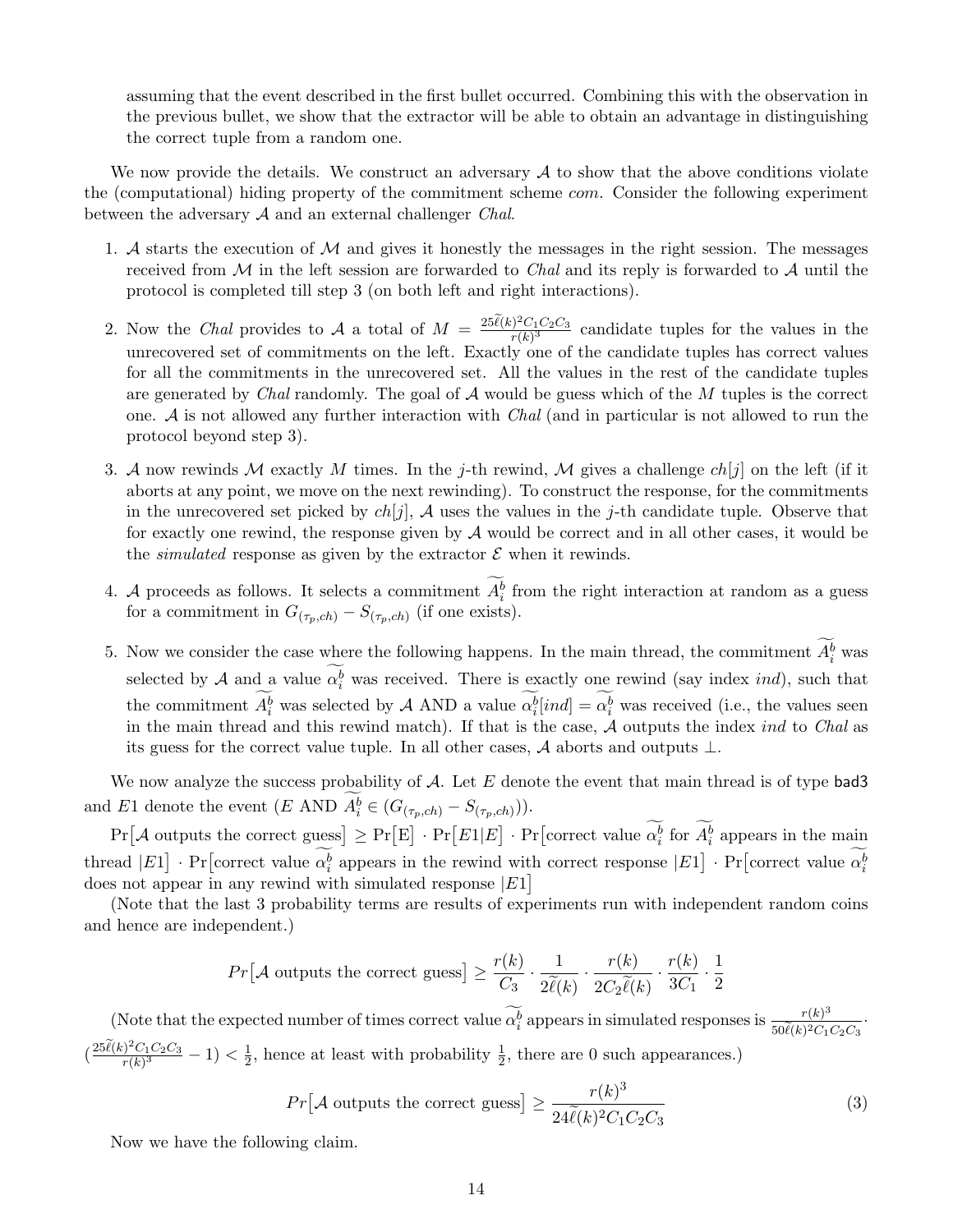Claim 1. In the above experiment, assuming the commitment scheme com is computationally hiding, the probability of any PPT A outputting the correct guess is bounded by  $\frac{r(k)^3}{25\sqrt{N}}$  $\frac{r(k)^{\circ}}{25\tilde{\ell}(k)^2C_1C_2C_3}$  +  $negl(k)$ .

Proof. The proof of this claim relies on a straight forward hybrid argument and we only provide a sketch here.<sup>7</sup> In the *i*-th hybrid experiment, in the chosen tuple (out of M tuples) Chal keeps the values for the first i unrecovered commitments to be random and the rest correct. In the  $\ell(k)$ -th hybrid, clearly the probability of A winning is exactly  $\frac{1}{M}$  since the chosen tuple distribution is identical to the rest. Hence, there should exists a hybrid  $i$  in which the probability of  $A$  winning changes by a noticeable amount from the last hybrid. Then it can shown that the hiding property of the commitment scheme com can be broken with a noticeable advantage. □

The above claim is in contradiction to the equation 3. This concludes the proof of lemma 5.

 $\Box$ 

Concluding the Analysis of the Extractor  $\mathcal{E}$ . We now conclude the proof of lemma 2. The rest of the proof is quite straightforward. Very roughly, we have already established that there are only a "small" number of commitments on the right (i.e., commitments in set  $G_{(\tau_p, ch)})$  which go from being correct with "large" probability (given a correct response on the left) to being correct only with "small" probability (given a simulated response on the left). Thus, there are sufficiently large number of commitments on the right such that given a simulated response, they are revealed correctly by  $\mathcal M$  (thus implying success for the extractor  $\mathcal{E}$ ). Details follow.

As earlier, for the prefix of the given main thread, let p denote the probability that  $\mathcal M$  completes the main thread (i.e., the real experiment) without aborting (i.e., the probability is taken over the random coins after step 1). For the given main thread, let q denote the probability of  $\mathcal E$  succeeding in extracting in a rewinding using a simulated response. Since  $\mathcal E$  rewinds  $\mathcal M$   $\frac{k\ell(k)}{r(k)^3}$  times,

$$
Pr[\mathcal{E} \text{ aborts}] \leq p \cdot (1 - q)^{\frac{k\tilde{\ell}(k)}{r(k)^3}}
$$

(Exact equality may not be satisfied because  $M$  may abort even before prefix completion.) Now this value is noticeable only if  $q = o(\frac{r(k)^3}{\tilde{k}(k)})$  $\ell(k)$ ), or, in other words,  $q < \frac{r(k)^3}{r(nk)}$  $\frac{r(k)^3}{50\ell(k)}C_1C_2C_3$ . Now, Pr [ $\mathcal E$  aborts]  $\leq$  Pr [main thread is of type bad1 or bad2 or bad3 +  $Pr[\mathcal{E}]$  aborts | main thread is neither of these 3 types.

To compute the second term, we first compute q for the main thread. Note that the main thread being not of type bad2 or bad3 implies that  $|G_{(\tau_p,ch)}|\leq \ell+\log^2k$  (since  $|S_{(\tau_p,ch)}|\leq \ell+\log^2k$  and  $G_{(\tau_p,ch)}\subseteq S_{(\tau_p,ch)}$ ). Also, since the main thread is not of type bad1, there are at most  $O(\log k)$  commitments in the right interaction for which the probability of getting asked on the right (which happens with probability  $\frac{1}{2}$ ) AND revealed correctly by M is less than  $\frac{r(k)}{3C_1}$  (otherwise, it is easy to show that  $p < \frac{r(k)}{C_1}$ ). Or in other words, there are at least  $2\tilde{\ell} - \log^2 k$  commitments on the right with probability of getting asked and revealed correctly is at least  $\frac{r(k)}{3C_1}$ . Out of these, at most  $\ell + \log^2 k$  are in  $G_{(\tau_p, ch)}$ . Hence, (for large enough k) there are at least  $\ell+1$  commitments, or in other words at least one pair of commitments on the right, such that the probability that such a commitment is selected by  $\mathcal E$  in a rewinding and  $\mathcal M$  reveals the correct value is at least  $\frac{r(k)^3}{50\ell(k)}$  $\frac{r(k)^3}{50\ell(k)}C_1C_2C_3$ . This means for such a main thread,  $q \ge \frac{r(k)^3}{50\ell(k)}$  $\frac{r(\kappa)^3}{50\tilde{\ell}(\kappa)}C_1C_2C_3$ . Thus,

$$
Pr[\mathcal{E} \text{ aborts}] \le \frac{r(k)}{C_1} + \frac{r(k)}{C_2} + \frac{r(k)}{C_3} + \text{negl}(k)
$$

$$
Pr[\mathcal{E} \text{ aborts}] \le \frac{3}{4}r(k) + \text{negl}(k)
$$

This completes the proof.

<sup>&</sup>lt;sup>7</sup>Since *Chal* provides just the committed values and not any opening to the commitments, there are no issues related to "selected opening attacks" etc (see [BHY09] and the reference therein)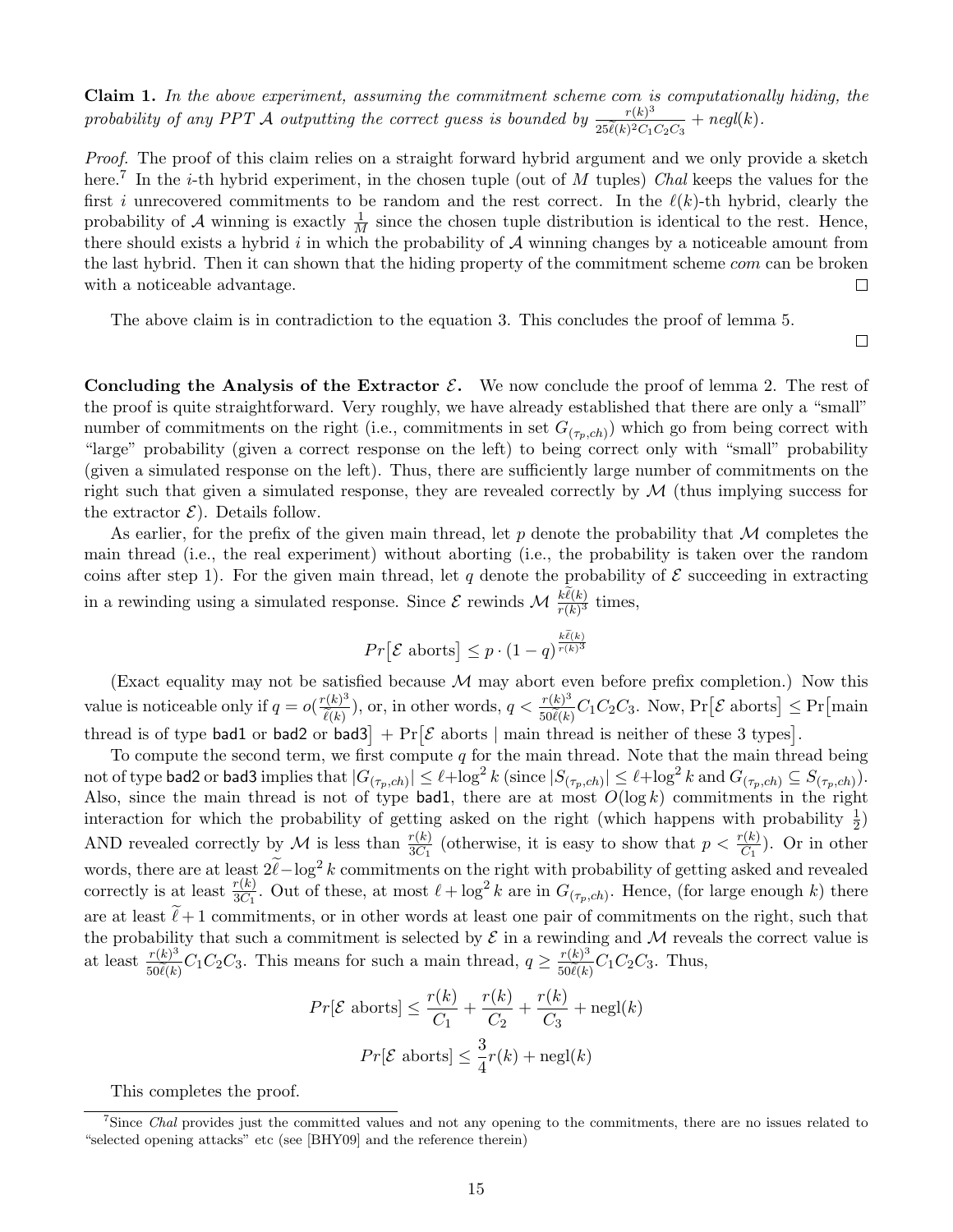# 4 Getting Full-Fledged Non-Malleable Commitments

The basic construction can now be extended to get constant round full-fledged non-malleable commitments based only one a one-way function. This can be done by an application of known techniques. We provide more details here.

We first construct a full-fledged (i.e., "two" sided) non-malleable commitment scheme for small tags (i.e.,  $tag \in [2n]$ ) against a synchronizing adversary. This can be done very similar to the construction by Pass and Rosen [PR05b]. Denote by  $\ell[a]$  the value k · tag and by  $\ell[b]$  the value k ·  $(2n - taq)$ . The idea is to have two slots (each representing a rewinding opportunity) such that for exactly one of these slots, the "tag being used on the right" is larger than the one on the left. The extractor will now rewind this slot and extract the value  $\nu$ . The protocol  $\langle C_1, R_1 \rangle$  is as follows.

0. Initialization Message. The receiver R generates the first message  $\sigma$  of the Naor commitment scheme and sends it to  $C$ .

### 1. Primary Slot a

- (a) The committer C generates  $\ell[a]$  pairs of random strings  $\{\alpha_i^0[a], \alpha_i^1[a]\}_{i \in [\ell[a]]}$  (with length of each string determined by the security parameter).  $C$  further generates commitments of these strings  ${A_i^0[a] = \text{com}_{\sigma}(\alpha_i^0[a]), A_i^1[a] = \text{com}_{\sigma}(\alpha_i^1[a])\}_{i \in [\ell[a]]}$  and sends them to  $\mathcal R$  (C uses fresh randomness to generate each commitment).
- (b) The receiver R generates and sends to C a random  $\ell[a]$ -bit challenge string  $ch[a] =$  $(ch_1[a], \ldots, ch_{\ell[a]}[a]).$
- (c) The committer C sends to R the values  $\alpha_1^{ch_1[a]}$  $\frac{ch_1[a]}{1}[a],\ldots,\alpha^{ch_\ell[a]}_{\ell[a]}$  $\mathcal{C}_{\ell[a]}^{cn_{\ell}[a]}[a]$ . Note that C does not send the openings associated with the corresponding commitments.

### 2. Primary Slot  $b$

- (a) The committer C generates  $\ell[b]$  pairs of random strings  $\{\alpha_i^0[b], \alpha_i^1[b]\}_{i \in [\ell[b]]}$  (with length of each string determined by the security parameter).  $C$  further generates commitments of these strings  ${A_i^0}[b] = \text{com}_{\sigma}(\alpha_i^0[b]), A_i^1[b] = \text{com}_{\sigma}(\alpha_i^1[b])\}_{i \in [\ell[b]]}$  and sends them to  $\mathcal R$  (C uses fresh randomness to generate each commitment).
- (b) The receiver R generates and sends to C a random  $\ell[b]$ -bit challenge string  $ch[b] =$  $(ch_1[b], \ldots, ch_{\ell[b]}[b]).$
- (c) The committer C sends to R the values  $\alpha_1^{ch_1[b]}$  $\frac{ch_1[b]}{1}[b],\ldots,\alpha^{ch_\ell[b]}_{\ell[b]}$  $\mathcal{C}_{\ell[b]}^{ch_{\ell}[b]}[b]$ . Note that C does not send the openings associated with the corresponding commitments.
- 3. Verification Message. Define  $\ell[a]$  strings  $\{\alpha_i[a]\}_{i\in[\ell[a]]}$  such that  $\alpha_i[a] = \alpha_i^0[a] \oplus \alpha_i^1[a]$  for all  $i \in [\ell[a]]$ . C generates  $\ell[a]$  commitments  $B_i[a] = \text{com}_{\sigma}(\nu; \alpha_i[a])$  for  $i \in [\ell[a]]$  and sends them to R. (That is, randomness  $\alpha_i[a]$  is used to generate the *i*-th commitment to  $\nu$ ). Similarly compute commitments  $B_i[b], i \in [\ell[b]]$  in an analogous way and send them to  $\mathcal{R}$ .
- 4. Consistency Proof. The committer C and the receiver R now engage in a zero-knowledge argument protocol ZK where C proves to  $\mathcal R$  that the above commit phase is "valid". That is, both the above primary slots and the verification message are correctly executed with the same value  $\nu$ .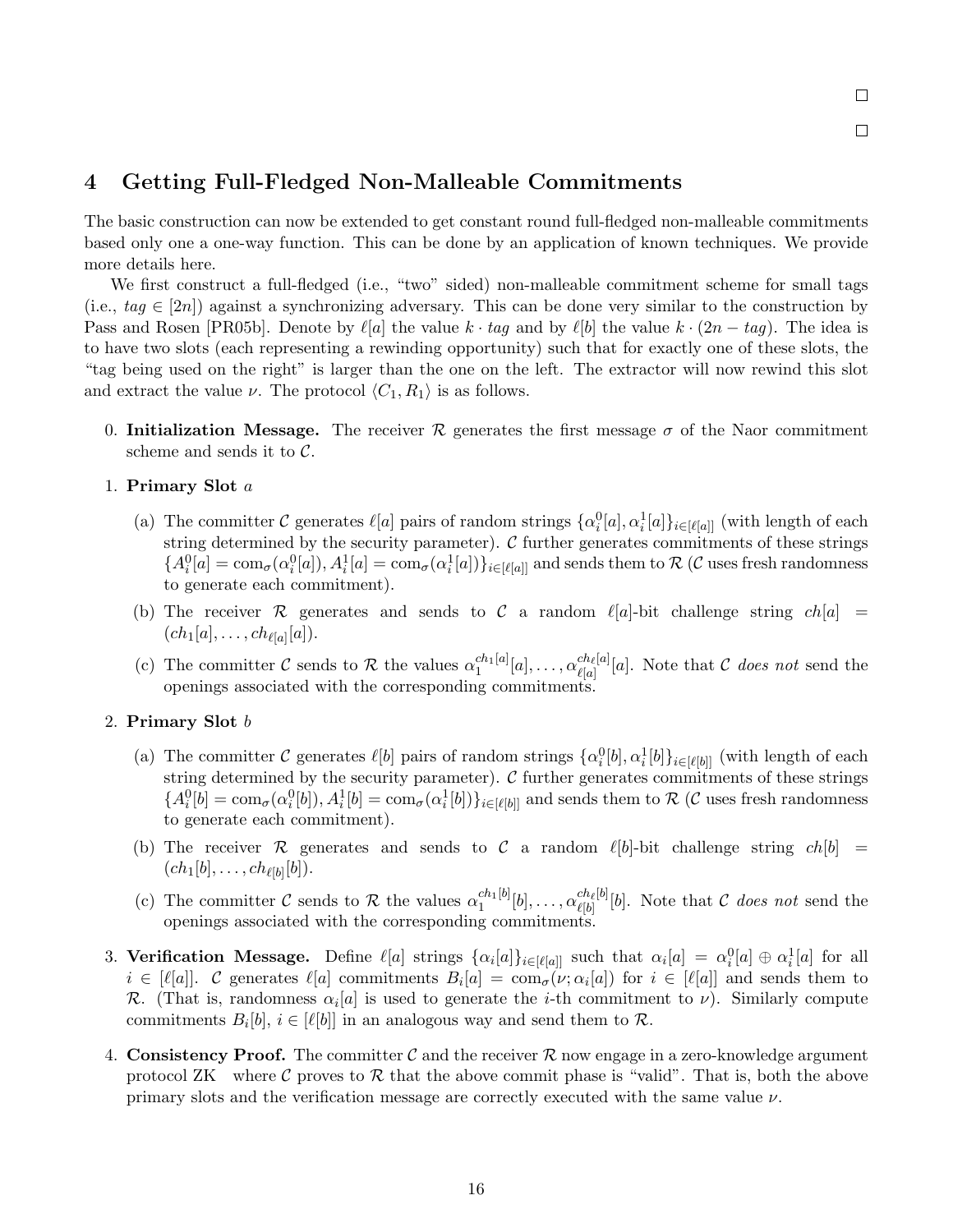**Decommitment Phase.** The committer C simply reveals the committed value  $\nu$  and the randomness used in the commitment phase. The receiver  $R$  checks if the commitment phase was run honestly using the above randomness (including making sure its a "valid" commit phase). If so,  $R$  takes the value committed to be  $\nu$  and  $\perp$  otherwise.

**Proof Sketch.** The proof of security of the above construction remains essentially identical to that of our basic construction. Keep in mind that M is a synchronizing adversary. Assume that  $taq \neq taq$ . This means that either  $\ell[a] < \ell[a]$  or  $\ell[b] < \ell[b]$ . In the former case, the extractor  $\mathcal E$  performs its rewindings for the primary slot a (by giving simulated responses for the challenges of  $\mathcal M$  on the left). In the latter case,  $\mathcal E$  rewinds the primary slot b assuming the messages before start of primary slot b as the prefix of the protocol. In both cases, the proof of security (and in particular the proof of all of our 3 key lemmas bounding the fraction of bad main threads) remains essentially identical.

Proving many-many security of the above non-malleable commitment scheme. To prove that our scheme is a many-many or concurrent non-malleable commitment scheme (for tags of length  $log(n)+1$ ), we first focus on proving one-many security. There are several right executions with tags  $tag_1, ..., tag_m$ and a left execution with tag tag. The interesting case is when  $tag_i \neq tag$  for all  $i \in [m]$ . Our idea is to simply apply the extractor  $\mathcal E$  one by one for all m sessions. More precisely,  $\forall i \in [m]$ :

- Define a machine  $\mathcal{M}_i$  which "emulates" all the right sessions except session i on its own and exposes the *i*-th session to an outside receiver  $\mathcal{R}_i$ .
- Run the extractor on the machine  $\mathcal{M}_i$  giving it as input the left view as in the main thread and the right view of the i-th session in the main thread.

The probability that the extractor fails can be computed by a union bound over the  $m$  right sessions (and can be made smaller than  $\frac{1}{\text{poly}(k)}$  for any polynomial function poly(k) as in the previous section). Following [LPV08], we get that the above construction is also a many-many non-malleable commitment scheme. Hence we get the following lemma.

**Lemma 6.** The commitment scheme  $\langle C_1, R_1 \rangle$  is a many-many non-malleable commitment scheme against synchronizing adversaries for tags of length  $log(n) + 1$  (i.e., tag  $\in [2n]$ ).

**Handling tags of length n.** A many-many non-malleable commitment scheme for tags of length  $\log(n)$ + 1 directly leads to a one-one non-malleable commitment scheme for tags of length n using the so called "DDN LOG N trick" [DDN91, LP09]. A construction for many-many non-malleable commitment scheme for tags of length  $n$  can also be directly obtained by a single step of non-malleability amplification from [LP09, Wee10]. In particular, we make a direct use of the following result from [Wee10].

**Proposition 1.** (Proposition 3.1 in [Wee10]) Given a one-many commitment scheme  $\langle C_1, R_1 \rangle$  for tags of length  $log(n) + 1$  w.r.t. synchronizing adversaries, there exists another one-many (and hence many-many) commitment scheme  $\langle C_2, R_2 \rangle$  for tags of length n w.r.t. synchronizing adversaries with only an additive constant increase in the round complexity.

Security against Non-Synchronizing Adversaries. As is generally the case, once security against synchronizing adversaries is obtained, it is easy to extend it to obtain security even against a nonsynchronizing adversary. A general result along these lines has been claimed by Wee [Wee10]. That is, [Wee10] presents a simple and general transformation of non-malleable commitment schemes that are secure against synchronizing adversaries into one that are secure against arbitrary scheduling strategies using one-way functions with only an additive constant increase in round complexity. Applying this transformation to the commitment scheme  $\langle C_2, R_2 \rangle$  (from proposition 1) yields a constant round non-malleable commitment scheme using only one-way functions.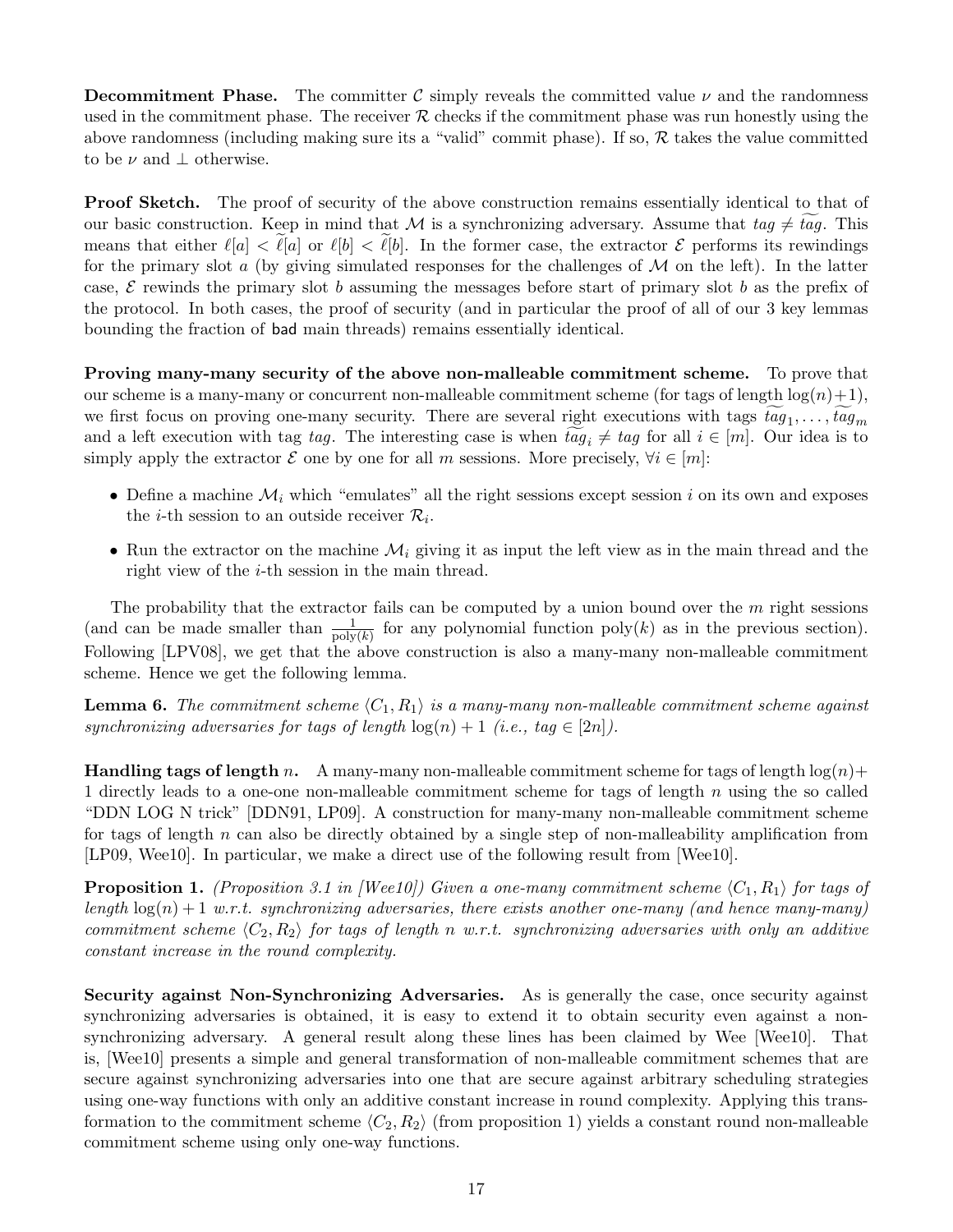We also provide an alternative direct construction of non-malleable commitment schemes against nonsynchronizing adversaries. The protocol is a modification of the commitment scheme  $\langle C_1, R_1 \rangle$  (for tags of length  $log(n) + 1$ . We first provide some intuition behind the modified protocol. Consider a nonsynchronizing adversary  $\mathcal{M}$ . Our earlier proof (for synchronizing adversaries) runs into problems only when in the left interaction,  $M$  asks for the verification message *before* finishing the two primary slots in the right interaction. In this case, the proof of lemma 5 does not go through. This is since it relies on the inability of an adversary to distinguish between a correct value tuple from an incorrect value tuple for the unrecovered set of commitments. However given the verification message, indeed it is easy to explicitly distinguish the correct value tuple from an incorrect one. Thus to make our proof of security go through, we add additional "secondary slots" each of which represents a rewinding opportunity (borrowing ideas from [LP09]). If M asks for the verification message on the left *before* finishing the two primary slots on the right (in the main thread), it will be possible to exploit these additional rewinding opportunities on the right (such that M does not ask for messages in the left interaction while  $\mathcal E$  is rewinding such slots).

Assume that the zero-knowledge protocol ZK has  $c_{zk}$  rounds of interaction between the prover and the verifier. The protocol  $\langle C_3, R_3 \rangle$  proceeds as follows.

- Initialization Message: Identical to protocol  $\langle C_1, R_1 \rangle$ .
- Primary Slot *a*: Identical to protocol  $\langle C_1, R_1 \rangle$ .
- Primary Slot b: Identical to protocol  $\langle C_1, R_1 \rangle$ .
- $c_{zk} + 1$  Secondary Slots: For all  $j \in [c_{zk} + 1]$ , do the following.
	- 1. The committer C generates k pairs of random shares  $\{\nu_i^0[j], \nu_i^1[j]\}_{i\in[k]}$  of the string  $\nu$  (i.e.,  $\nu = \nu_i^0[j] \oplus \nu_i^1[j]$  for all i). C further generates commitments of these strings  $\{C_i^0[j] =$  $\text{com}_{\sigma}(\nu_i^0[j]), C_i^1[j] = \text{com}_{\sigma}(\nu_i^1[j])\}_{i \in [k]}$  and sends them to  $\mathcal{R}$ .
	- 2. The receiver R generates and sends to C a random k-bit challenge string  $ch[j] =$  $(ch_1[j], \ldots, ch_k[j]).$
	- 3. The committer C sends to R the committed shares  $\nu_1^{ch_1[j]}$  $\binom{ch_1[j]}{1}[j], \ldots, \nu_k^{ch_k}[j]$  along with the corresponding openings.
- Verification Message: Identical to protocol  $\langle C_1, R_1 \rangle$ .
- Consistency Proof: The committer C and the receiver R now engage in a zero-knowledge argument protocol ZK where C proves to  $\mathcal R$  that the entire commit phase above is "valid". That is, both the primary slots, the  $c_{zk} + 1$  secondary slots and the verification messages are correctly executed with the same value  $\nu$ .

*Proof.* We consider following two different interleavings in the main thread:

- Case 1: The verification message in the left interaction appears before the end of two primary slots in the right interaction. This case constitutes the new part of our proof where the secondary slots will be useful. Observe that when this case happens:
	- $-$  Since the verification message appears after the secondary slots, all the secondary slots in the left interaction are executed (along with the verification message) before the primary slot b finishes on the right.
	- $-$  Consider the point where the primary slot b in the right interaction finishes. There are at most  $c_{zk}$  message remaining in the left interaction (i.e., message of the ZK protocol) and  $c_{zk} + 1$ secondary slots remaining in the right interaction.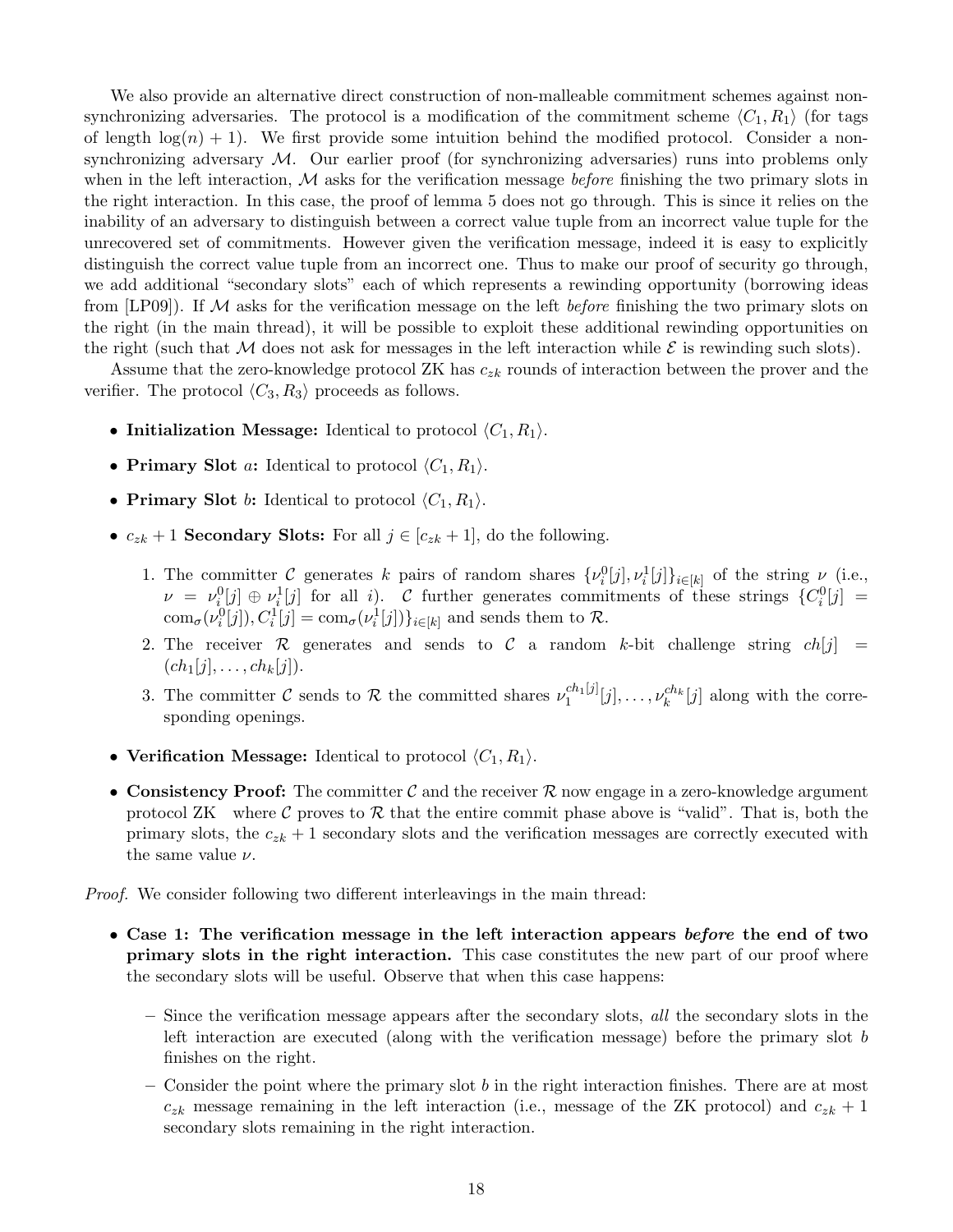– Hence, there exists at least one secondary slot in the right interaction such that during its execution, there are no message in the left interaction (pigeon-hole principle). Call this the secondary slot j.

Now our extractor  $\mathcal E$  will rewind the secondary slot j in the right interaction and extract the value  $\nu$ by giving a different challenge. If during rewinding,  $M$  aborts or changes the scheduling to ask for a message of the ZK protocol (as opposed to its strategy in the main thread),  $\mathcal E$  simply rewinds and tries with a different challenge. It is easy to see that the expected number of rewindings required is a constant (observe that  $c_{zk} + 1$  is a constant). Alternatively, given any  $r(k) = \frac{1}{poly(k)}$ , one can construct an extractor which performs a strict polynomial number of rewinds and succeeds with probability at least  $(1 - r(k))$ .

• Case 2: The verification message in the left interaction appears *after* the end of two primary slots in the right interaction. Our proof for this case is similar to the case for synchronizing adversaries. The only difference is the consideration that the secondary slots (but not the verification message) in the left interaction might now appear before the primary slots in the right interaction finish. However during the rewinds,  $\mathcal E$  does not have to provide the verification message or the final ZK protocol for consistency (if upon rewinding,  $M$  changes its scheduling to ask for such messages,  $\mathcal E$  simply rewinds again). Hence during the rewinds,  $\mathcal E$  simply runs the required secondary slot with the value 0 (as opposed to the real value  $\nu$  being committed to in the left interaction). If the probability of  $\mathcal E$  outputting Ext. Fail changes by a noticeable amount, one can construct an adversary A to contradict the computational hiding property of the commitment scheme  $com_{\sigma}$ . In more detail, in the proof of lemma 5, the challenge Chal and  $A$  interact as follows. In addition to interacting with A to complete a primary slot (and giving candidate tuples), Chal now additionally allows interaction in any polynomial number of secondary slots as well. Thus,  $A$  can rewind  $M$  successfully  $M$  times; each time interacting with *Chal* to complete the secondary slots. Now consider the following two hybrid experiments. In the first hybrid, Chal has access to the correct value  $\nu$  and executes the secondary slots honestly. In that case, essentially the same proof of success of  $A$  goes through. In the second hybrid, Chal uses the value 0 (as opposed to  $\nu$ ). By the computational hiding property of scheme com<sub> $\sigma$ </sub>, the success probability of A cannot change by a noticeable amount in the two hybrid.

 $\Box$ 

Thus, the above gives us a non-malleable commitment scheme  $\langle C_3, R_3 \rangle$  for non-synchronizing adversaries for tags of length  $log(n) + 1$ . Similar to before, it can be shown that  $\langle C_3, R_3 \rangle$  is also many-many non-malleable by applying the extractor on each right session one by one. By applying to DDN LOG N trick, we get a one-one non-malleable commitment scheme against non-synchronizing adversaries for tags of length n. A many-many non-malleable commitment scheme for tags of length n against such adversaries can be obtained by applying one step of the non-malleability amplification [LP09]. This gives us the following theorem.

Theorem 4. There exists a constant round many-many non-malleable commitment scheme using only one-way functions.

Obtaining Constant Round Non-Malleable Zero-Knowledge Protocols and Multi-Party Computation. The construction of Lin et al [LPTV10] can be instantiated based on any non-malleable commitment scheme<sup>8</sup> and gives rise to a constant round non-malleable zero-knowledge argument protocol assuming only one-way functions. Constant round non-malleable zero-knowledge constructions can also be obtained by instantiating our commitment scheme using the protocols in [BPS06, GJO10] at the cost of requiring stronger computational assumptions.

 ${}^8$ The LPTV construction actually requires *robust* non-malleable commitments [LP09] which in turn can be constructed from any non-malleable commitment scheme with only a constant multiplicative overhead.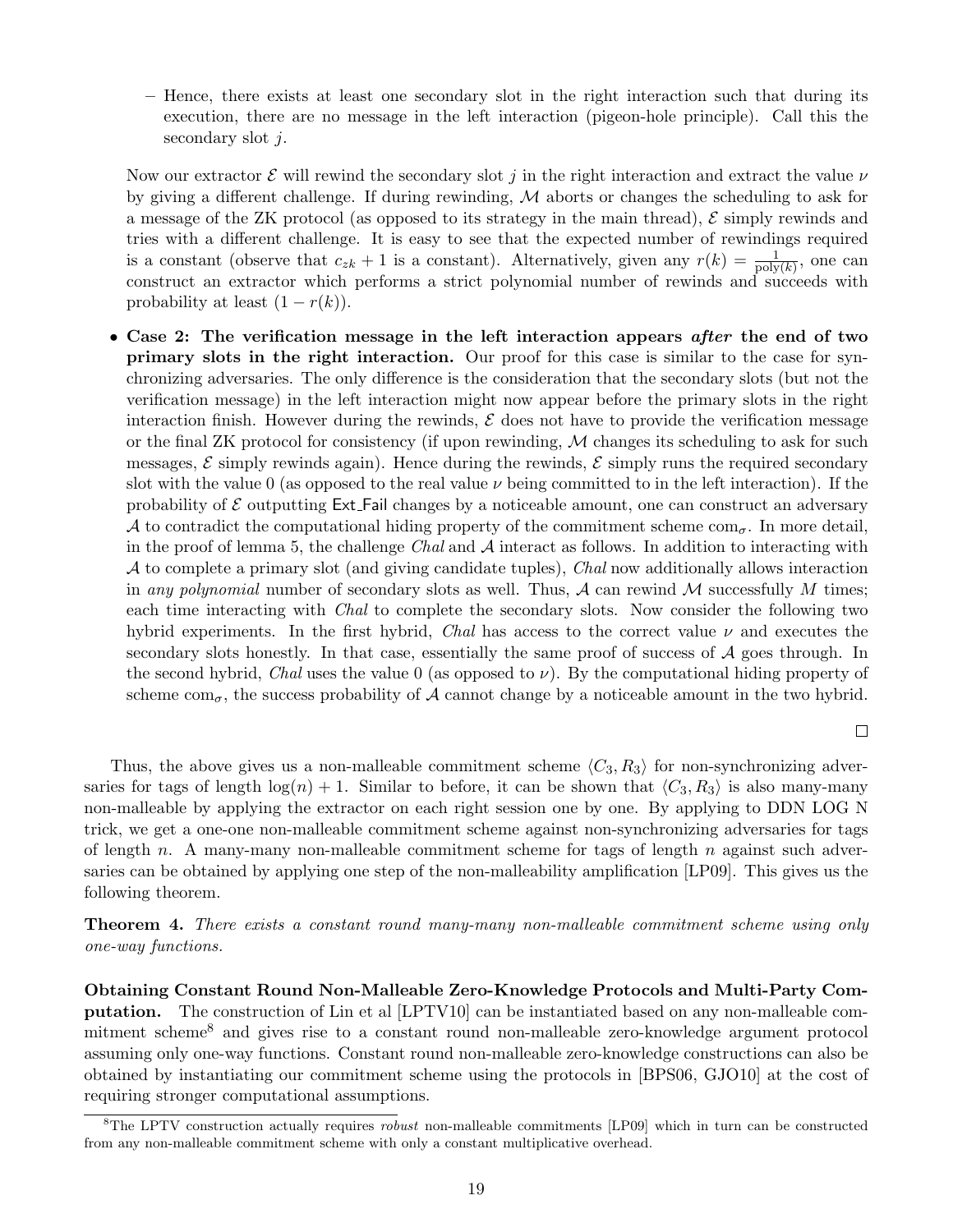Once we obtain a construction of constant round non-malleable zero-knowledge protocols, it can be used to compile a multi-party computation (MPC) protocol secure only against semi-honest adversaries with only a constant multiplicative overhead. Thus, starting with a constant round oblivious transfer protocol and applying the known compilation techniques on the construction of Beaver et al [BMR90] gives rise to a constant round MPC protocol. Thus, this (unconditionally) proves that the existence of a constant round oblivious transfer protocol is necessary and sufficient to obtain a constant round MPC protocol.

# 5 Black-Box Construction of Constant Round Multi-Party Computation

Our commitment scheme  $\langle C_1, R_1 \rangle$  can be modified to use the underlying one-way function (i.e., the commitment scheme  $com_{\sigma}$ ) in a black-box way. This can be done by simply removing the last step of the protocol where the committer gives a zero-knowledge argument of consistency to the receiver. The resulting scheme still satisfies a weaker but natural notion of non-malleability called non-malleability w.r.t. replacement against synchronizing adversaries. Next we show that such a commitment scheme is still sufficient to obtain a constant round black-box MPC protocol. We rely on the techniques of Wee [Wee10] (which in turn relies on the works in [IKLP06, CDSMW09]). Our main novelty lies in the analysis of the failure probability of the simulator. Before going further, we introduce our new natural notion of non-malleability called non-malleability w.r.t. replacement.

### 5.1 Non-Malleable Commitments w.r.t. Replacement

Let the distribution  $\min_{(C,R)}^{M}(\nu, z)$  be as before where each element in the support is of the form  $(\nu, \tilde{\nu})$ ; V represents the view of M and  $\tilde{\nu}$  represents the value it commits to in the right interaction (s.t.  $\tilde{\nu} = \perp$ if there is either none or more than one possible value consistent with the transcript of the interaction on the right). We say another distribution  $\text{rmin}_{(C,R)}^{\mathcal{M}}(\nu, z)$  is p-compatible with  $\text{min}_{(C,R)}^{\mathcal{M}}(\nu, z)$  if the following holds. The distribution  $\text{rmin}_{(C,R)}^{\mathcal{M}}(\nu, z)$  is generated by a *replacer* and is the same as  $\text{min}_{(C,R)}^{\mathcal{M}}(\nu, z)$  except for the following. The replacer takes an element  $(V, \tilde{\nu})$  in the support of  $\min_{(C,R)}^{\mathcal{M}}(\nu, z)$  and produces an element  $(V, r\tilde{\nu})$  in the support of  $\text{rmin}_{(C,R)}^{\mathcal{M}}(\nu, z)$ , such that, whenever  $\tilde{\nu}$  (defined by  $V$ ) is not equal to  $\perp$ ,  $r\tilde{\nu} = \tilde{\nu}$  except with probability at most p (over the coins of the entire experiment). However if  $\tilde{\nu} = \perp$ , r $\tilde{\nu}$  could be any arbitrary string. In other words, whenever M commits to  $\perp$  in the real experiment, the corresponding  $r\widetilde{\nu}$  in  $rmin_{(C,R)}^{\mathcal{M}}(\nu, z)$  may either be  $\bot$  or could be any arbitrary string. Note that we do not insist that the replacer run in probabilistic polynomial time. We are now ready to define non-malleable commitments w.r.t. replacement.

**Definition 6** (Non-Malleable Commitments w.r.t. Replacement). A commitment scheme  $\langle C, R \rangle$  is said to be non-malleable w.r.t. replacement if for every  $PPT$  man-in-the-middle adversary  $\mathcal{M}$ , for every pair of string  $(\nu_1, \nu_2)$ , for every  $p = \frac{1}{\text{poly}}$  $\frac{1}{poly(k)}$ , there exists distributions  $\text{rmin}_{\langle C,R \rangle}^{\mathcal{M}}(\nu_1, z)$  and  $\text{rmin}_{\langle C,R \rangle}^{\mathcal{M}}(\nu_2, z)$ which are p-compatible with  $\min_{(C,R)}^{M}(\nu_1,z)$  and  $\min_{(C,R)}^{M}(\nu_2,z)$  respectively such that these distributions are also computationally indistinguishable:

$$
\{rmin_{\langle C,R \rangle}^{\mathcal{M}}(\nu_1,z)\}_{\nu_1 \in \{0,1\}^k, k \in \mathbb{N}, z \in \{0,1\}^*} \stackrel{c}{\equiv} \{rmin_{\langle C,R \rangle}^{\mathcal{M}}(\nu_2,z)\}_{\nu_2 \in \{0,1\}^k, k \in \mathbb{N}, z \in \{0,1\}^*}
$$

A stronger definition would correspond to be  $p$  being negligible in the above definition. That is, we require that for every ppt man-in-the-middle adversary M, for every pair of string  $(\nu_1, \nu_2)$ , there exists computationally indistinguishable distributions  $\textit{rmin}_{(C,R)}^{\mathcal{M}}(\nu_1, z)$  and  $\textit{rmin}_{(C,R)}^{\mathcal{M}}(\nu_2, z)$  which are also negl(k)-compatible with  $\min_{(C,R)}^{\mathcal{M}}(\nu_1,z)$  and  $\min_{(C,R)}^{\mathcal{M}}(\nu_2,z)$  respectively. In this paper, we work with the weaker version described above.

To understand the intuition behind why the notion of non-malleability w.r.t. replacement might be good enough in many application of non-malleable commitments, consider the following two (informally described) experiments: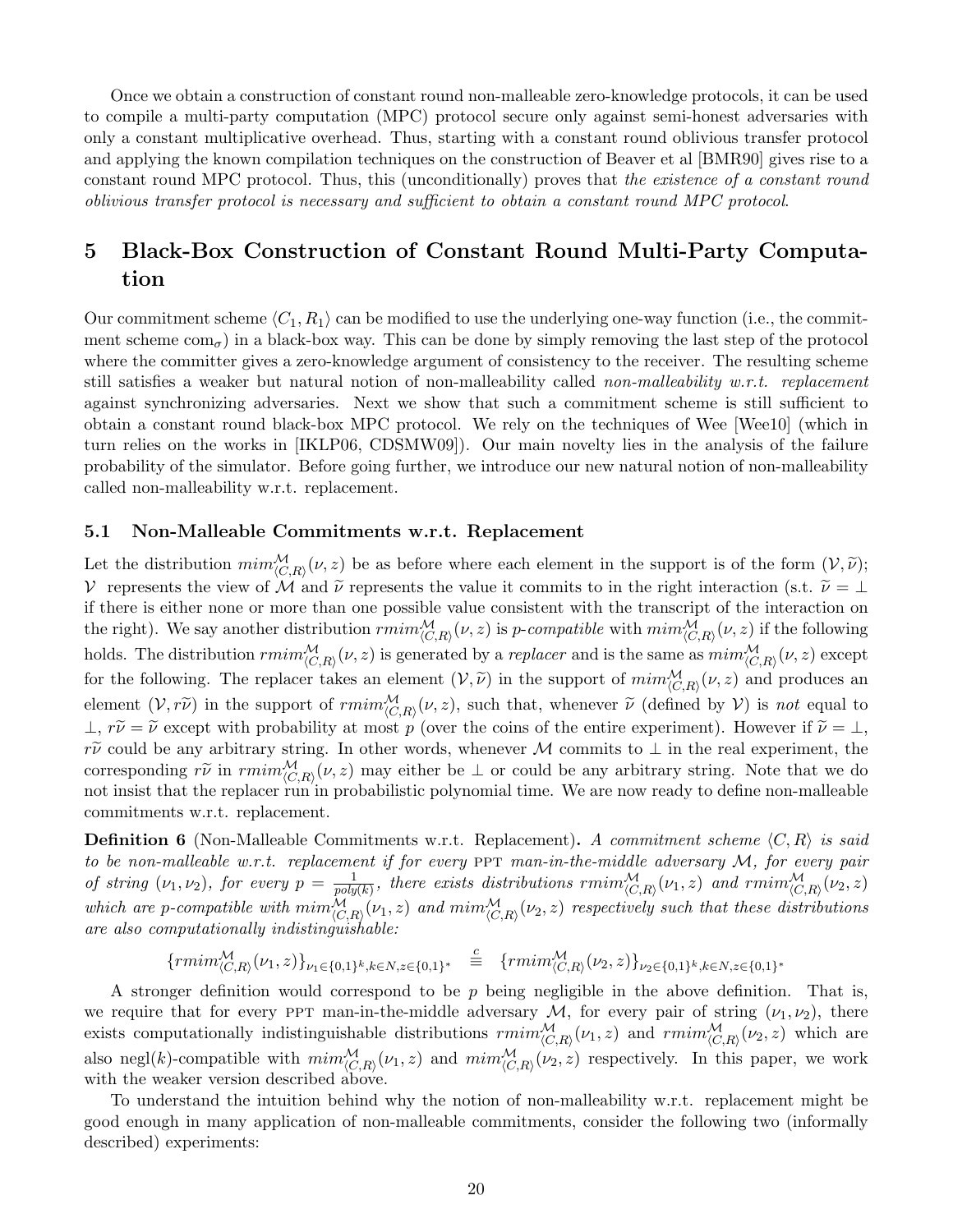- This experiment is the real experiment with the real adversary  $\mathcal M$  (where the distribution of the view and the value committed to by  $\mathcal M$  is given by  $\min_{\langle C,R \rangle}^{\mathcal M}(\nu,z)$ .
- This experiment consider an adversary  $\mathcal M$ ' which behaves exactly like  $\mathcal M$  except that in some executions of the commitment protocol, whenever the adversary M would have committed to  $\perp$ , M' commits to a valid value. However when asked to open the commitment,  $\mathcal{M}'$  may simply aborts.

It seems intuitive that the new adversary  $\mathcal{M}'$  is at least "as powerful" as the adversary  $\mathcal{M}$ . In any particular protocol execution, a successful attack which can be launched with having an invalid commitment may also be launched by having a valid commitment (but reserving the option of not opening later on). Nonmalleability with replacement implies that even the adversary  $\mathcal{M}'$  (which corresponds to the distribution  $rmin_{(C,R)}^{\mathcal{M}}(\nu, z)$  is not successful in committing to a value "dependent" on the value in the left interaction.

One can also define one-many variant of the above definition where for all  $p = \frac{1}{\text{poly}}$  $\frac{1}{\text{poly}(k)}$ , we require the existence of  $rmin_{(C,R)}^{\mathcal{M}}(\nu, z)$  with the following properties. Note that each element in the support of  $\min_{(C,R)}^{\mathcal{M}}(\nu, z)$  is of the form  $(\mathcal{V}, \tilde{\nu}_1, \ldots, \tilde{\nu}_n)$  while an element in the support  $\min_{(C,R)}^{\mathcal{M}}(\nu, z)$  is of the form  $(\mathcal{V}, r\tilde{\nu}_1, \ldots, r\tilde{\nu}_n)$ . We require  $\forall i$ ,  $r\tilde{\nu}_i = \tilde{\nu}_i$  if  $\tilde{\nu}_i \neq \bot$  except with probability  $p$ . Finally, we still require indistinguishability between  $rmin_{\langle C,R \rangle}^{\mathcal{M}}(\nu_1, z)$  and  $rmin_{\langle C,R \rangle}^{\math$ non-malleable commitment scheme w.r.t. replacement may not necessarily be many-many as well. This is because the replacement strategy (to construct a compatible distribution) may be dependent on the particular left session as well (and hence the strategy could proceed differently for different sessions on the left in case there are multiple such sessions; this would make the usual hybrid argument break down). The notion of non-malleability w.r.t. replacement is very related in spirit to the notion of non-malleability w.r.t. extraction introduced by Wee [Wee10]. Our notion can be seen as a relaxation of the notion of Wee where we allow the extractor to: (a) run in super-polynomial time, and, (b) depend upon the transcript of the left interaction as well.

### 5.2 Constructing Black-Box Commitments Non-Malleable w.r.t. Replacement

We denote the scheme obtained by removing the last step of the protocol  $\langle C_1, R_1 \rangle$  (where the committer gives a zero-knowledge argument of consistency to the receiver) to be  $\langle bC, bR \rangle$ . Note that the scheme  $\langle bC, bR \rangle$  makes a black-box use of the underlying commitment scheme com<sub>σ</sub> (and hence of the underlying one-way function). Furthermore, this modification does not affect the computational hiding property of the commitment scheme. We now show that the resulting scheme is non-malleable w.r.t. replacement (against synchronizing adversaries).

**Lemma 7.** The commitment scheme  $\langle bC, bR \rangle$  is a one-many non-malleable commitment scheme w.r.t. replacement against synchronizing adversaries.

*Proof.* The proof of this lemma easily follows from the construction of our extractor  $\mathcal E$  which extracts the committed value from the right interaction without rewinding the left interaction at all. The extractor  $\mathcal E$  will be used in the construction of a compatible distribution required to prove non-malleability w.r.t. replacement. We provide the proof sketch in what follows. Recall that for every  $p = \frac{1}{p_0 w}$  $\frac{1}{\text{poly}(k)}$ , we need to construct a p-compatible distribution (i.e., with the probability error at most  $p$ ). The idea would to be use an extractor which fails to extract the correct committed value from  $\mathcal M$  at most with probability p (conditioned on the commit phase being "valid"). Details follow.

For the given PPT adversary man-in-the-middle adversary  $\mathcal{M}$ , and  $p = \frac{1}{\text{poly}}$  $\frac{1}{\text{poly}(k)}$ , consider the following:

- Run the real experiment with the adversary M. Let V and  $\tilde{\nu}$  be the view of the adversary and the committed value on the right respectively.
- Run the extractor  $\mathcal E$  with the error parameter p to extract a value in the right interaction. Call the extracted value to be  $r\tilde{\nu}$  (and set  $r\tilde{\nu}$  to  $\perp$  if the extractor was unsuccessful). The resulting V and  $r\tilde{\nu}$ define the distribution  $\textit{rmin}_{\langle C,R \rangle}^{\mathcal{M}}(\nu, z)$ .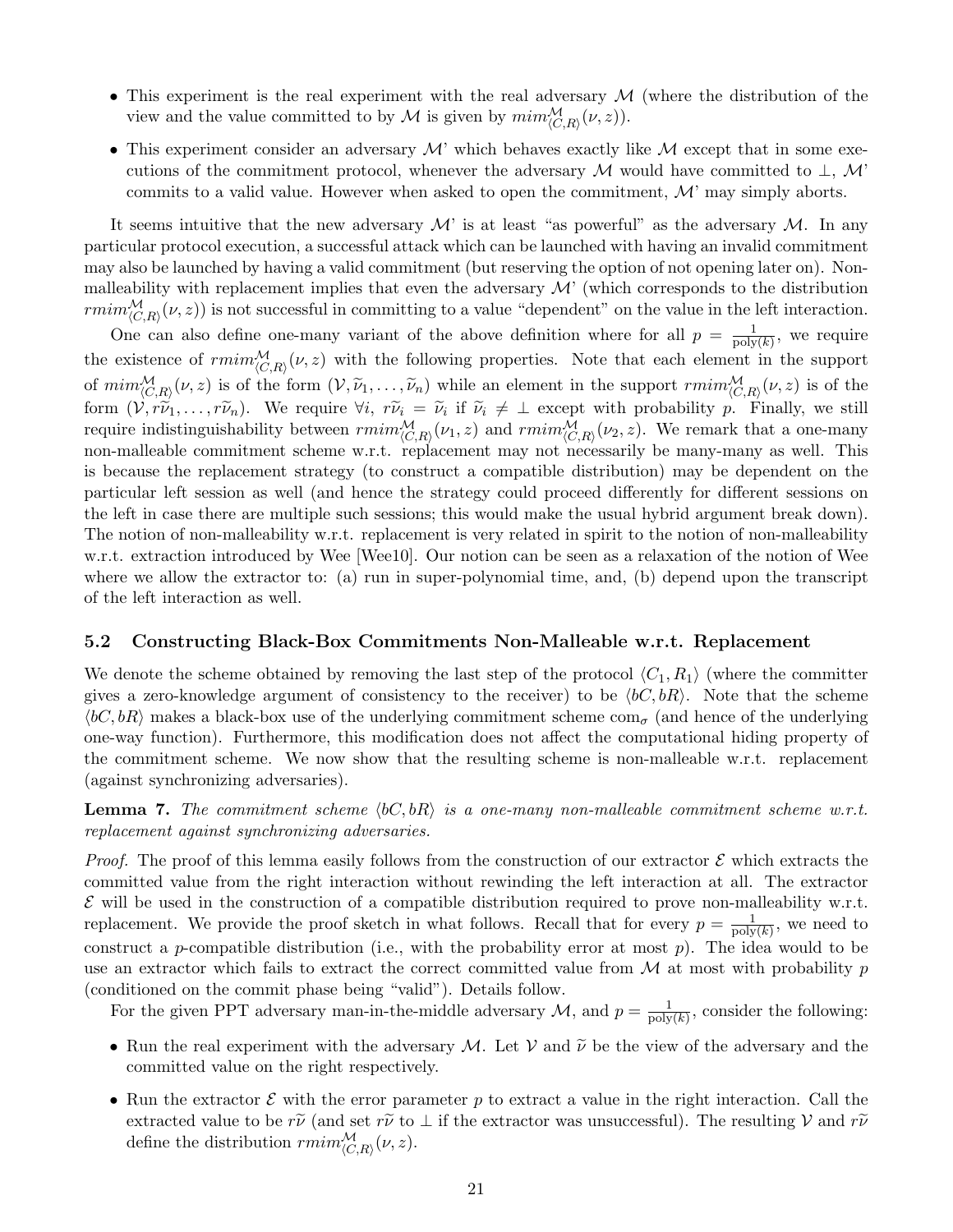- The distribution  $rmin_{(C,R)}^{\mathcal{M}}(\nu, z)$  is p-compatible with  $min_{(C,R)}^{\mathcal{M}}(\nu, z)$ . This is because  $\mathcal{E}$  fails to extract the committed value with probability at most  $p(k)$  conditioned on the commit phase being "valid" (i.e., if  $\tilde{\nu} \neq \bot$ ). Hence,  $r\tilde{\nu} = \tilde{\nu}$  if  $\tilde{\nu} \neq \bot$ .  $r\tilde{\nu}$  could be an arbitrary string if the commit phase was invalid (which can happen with a noticeable probability now since there is no zero-knowledge argument of consistency). However this is anyway allowed by the definition of p-compatibility.
- Recall that for every noticeable quantity  $p(k) = \frac{1}{\text{poly}(k)}$ , the extractor  $\mathcal E$  runs in time polynomial in k without rewinding the left interaction. From this it follows that  $\text{rmin}_{(C,R)}^{\mathcal{M}}(\nu_1, z)$  and  $rmin_{\langle C,R \rangle}^{\mathcal{M}}(\nu_2, z)$  are computationally indistinguishable (by the hiding property of the commitment scheme  $\langle bC, bR \rangle$ ).

To prove one-many non-malleability of  $\langle bC, bR \rangle$ , we construct a p-compatible distribution by simply running the extractor  $\mathcal E$  one by one on each session on the right. The extractor will be run with the error parameter  $\frac{p}{N}$  where N is the number of sessions on the right.

 $\Box$ 

The above proof shows that the protocol  $\langle bC, bR \rangle$  is a non-malleable commitment scheme w.r.t. replacement. However  $\langle bC, bR \rangle$  cannot be shown to be even an standalone extractable commitment scheme. The reason for this is a connection to the black-box impossibility result of Goyal and Jain [GJ10] in the setting of covert computation. Very roughly, the difficulty arises from the inability of the extractor to tell whether or not the adversary  $\mathcal M$  honestly participated in the main thread on the right (and revealed the values asked for by  $\mathcal R$  correctly). Thus, if the extractor simply keeps running until if is successful in extracting the committed value on the right, it might not terminate in expected PPT.

To overcome this problem, we remark that one can add a generic standalone extraction phase at the end of any commitment scheme. The resulting protocol  $\langle beC, beR \rangle$  proceeds as follows.

- 1. The committer C commits to the desired string  $\nu$  to the receiver R using the commitment scheme  $\langle bC, bR \rangle$ . Let r denote the random tape used by C and let  $R = (r, \nu)$ .
- 2. The receiver R generates the first message  $\sigma$  of the Naor commitment scheme and sends it to C.
- 3. The committer generates k pairs of random shares  $\{R_i^0, R_i^1\}_{i \in [k]}$  of the string R. C further generates commitments of these shares  $\{A_i^0 = \text{com}_{\sigma}(R_i^0), A_i^1 = \text{com}_{\sigma}(R_i^1)\}_{i \in [k]}$  and sends them to  $\mathcal{R}$ .
- 4. The receiver R generates and sends to C a random k-bit challenge string  $ch = (ch_1, \ldots, ch_k)$ .
- 5. The committer C sends to R the values  $R_1^{ch_1}, \ldots, R_k^{ch_k}$  and the corresponding decommitments.

During the decommitment phase,  $\mathcal C$  simply reveals the value  $\nu$  and the entire random tape used in the commitment phase.  $\mathcal R$  accepts iff the commitment phase was run honestly using the specified random tape and the value  $\nu$ . The following lemma is straight-forward to prove.

**Lemma 8.** The commitment scheme  $\langle beC, beR \rangle$  is a one-many non-malleable commitment scheme w.r.t. replacement against synchronizing adversaries. Furthermore,  $\langle beC, beR \rangle$  is a (standalone) extractable commitment scheme.

### 5.3 The Multi-Party Computation Protocol

We show how to obtain a constant round (fully) black-box MPC protocol. Our construction as well the description of the simulator is identical to that of Wee [Wee10] (which in turn relies on the techniques developed in [IKLP06, CDSMW09]) while using a version of  $\langle bC, bR \rangle$  as the commitment scheme in the appropriate step. The only difference from [Wee10] is in the analysis of the failure probability of the simulator where Wee relied on the underlying commitment scheme satisfying the notion of a *many-many*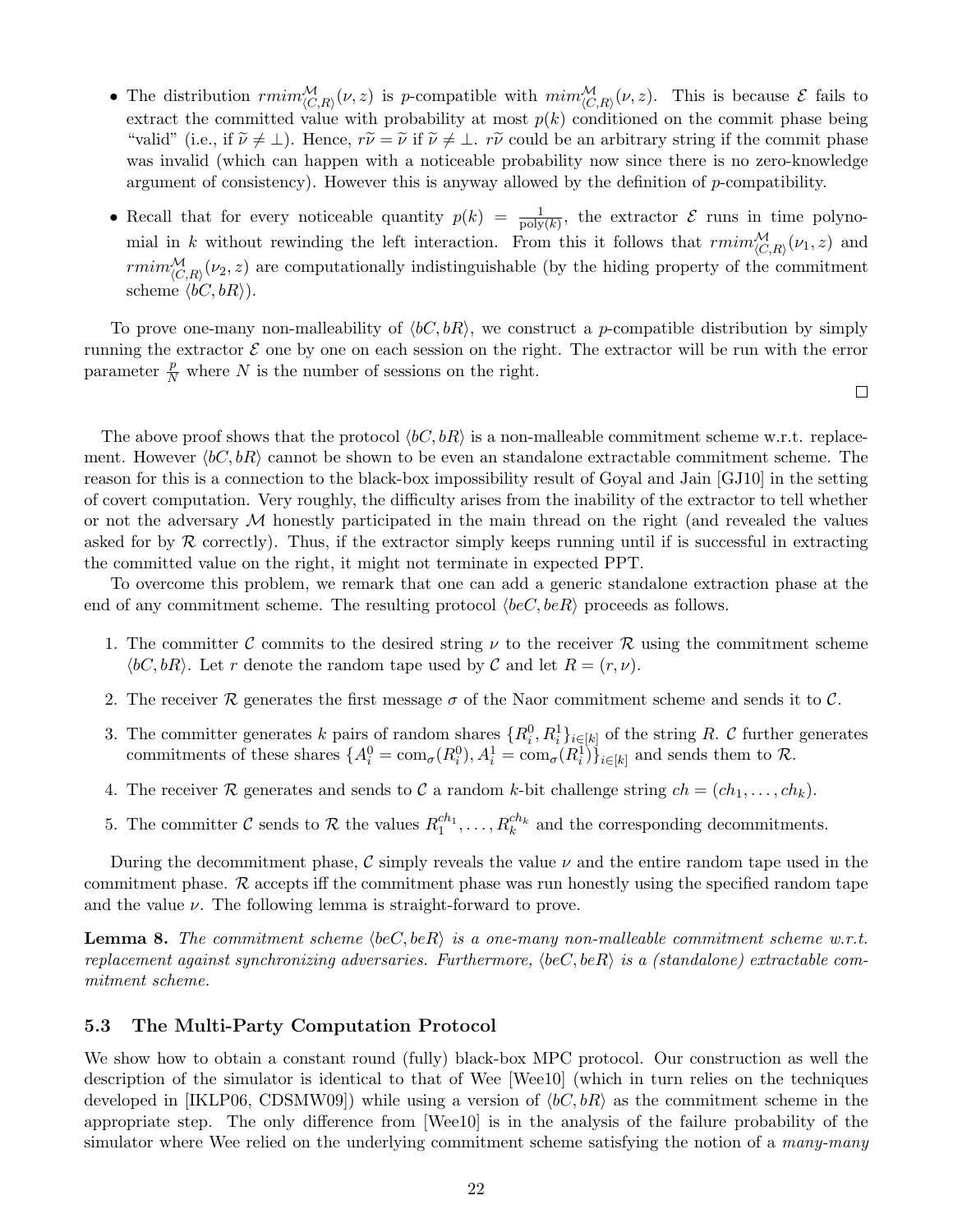non-malleable commitment scheme  $w.r.t.$  extraction. We show that in fact it suffices for the commitment to satisfy the weaker notion of one-many non-malleable commitment scheme w.r.t. replacement. Our main theorem in this section is as follows:

Theorem 5. There exists a (fully) black-box construction of a constant round secure multi-party computation protocol starting from a constant round OT protocol secure against a malicious sender and a semi-honest receiver (unconditional).

The key step in obtaining a constant round black-box MPC protocol is to obtain a constant round multi-party parallel 1-out-of-2 oblivious transfer (OT). A main ingredient we use to construct such an OT protocol is an OT protocol secure against a malicious sender but only a semi-honest receiver.

**Proposition 2.** [Wee10, PVW08] There exists a (fully) black-box construction of a constant round OT protocol secure against a malicious sender and a semi-honest receiver starting from either of lossy encryption schemes, homomorphic encryption schemes, dense cryptosystems or certifiable enhanced trapdoor permutations.

The oblivious transfer protocol [CDSMW09, Wee10]  $\Sigma$  works as follows:

- **Phase I: Random Tape Generation.** The sender and the receiver execute a (standalone secure) coin tossing protocol, at the end of which, (only) the receiver gets  $2k$  random tapes.
- Phase II: Executing Parallel Random OTs. The sender and the receiver now engage in 2k parallel executions of a 1-out-of-two oblivious transfer protocol Π with random inputs. The OT protocol Π used is such that it provides security against a malicious sender and a *semi-honest* receiver (see proposition 2). The 2k random tapes used by the receiver in these 2k executions are as determined in Phase I.
- **Phase III: Cut-and-choose.** The sender and the receiver now engage in a (parallel secure) coin tossing protocol to select a random subset  $Q$  having  $k$  out of these  $2k$  executions. This is where we make use a commitment scheme providing suitable non-malleability guarantees. The coin tossing protocol works as follows:
	- The sender chooses a random k bit string  $q_S$  and commits to it using the protocol  $\langle beC, beR\rangle$ .
	- The receiver now chooses a random k bit string  $q_R$  and sends it to the sender.
	- The sender decommits to  $q_S$ . The string  $q = q_S \oplus q_R$  determines the set Q of k selected executions of Π.

The receiver now decommits to the k appropriate random tapes generated in phase I. Sender checks that the corresponding k random OTs were executed honestly by the receiver and aborts if that is not the case.

**Phase IV: Combiner.** The sender and the receiver now execute an OT combiner protocol on the remaining  $k$ random OTs. The protocol results in a single (random) OT which is secure as long as just one of the k OTs guarantees security against a malicious receiver while all of them guarantee security against a malicious sender.

We now recall the construction of the simulator  $\mathcal S$  for the above oblivious transfer construction from [Wee10]. We only provide the high level sketch and refer the reader to [Wee10] for full details.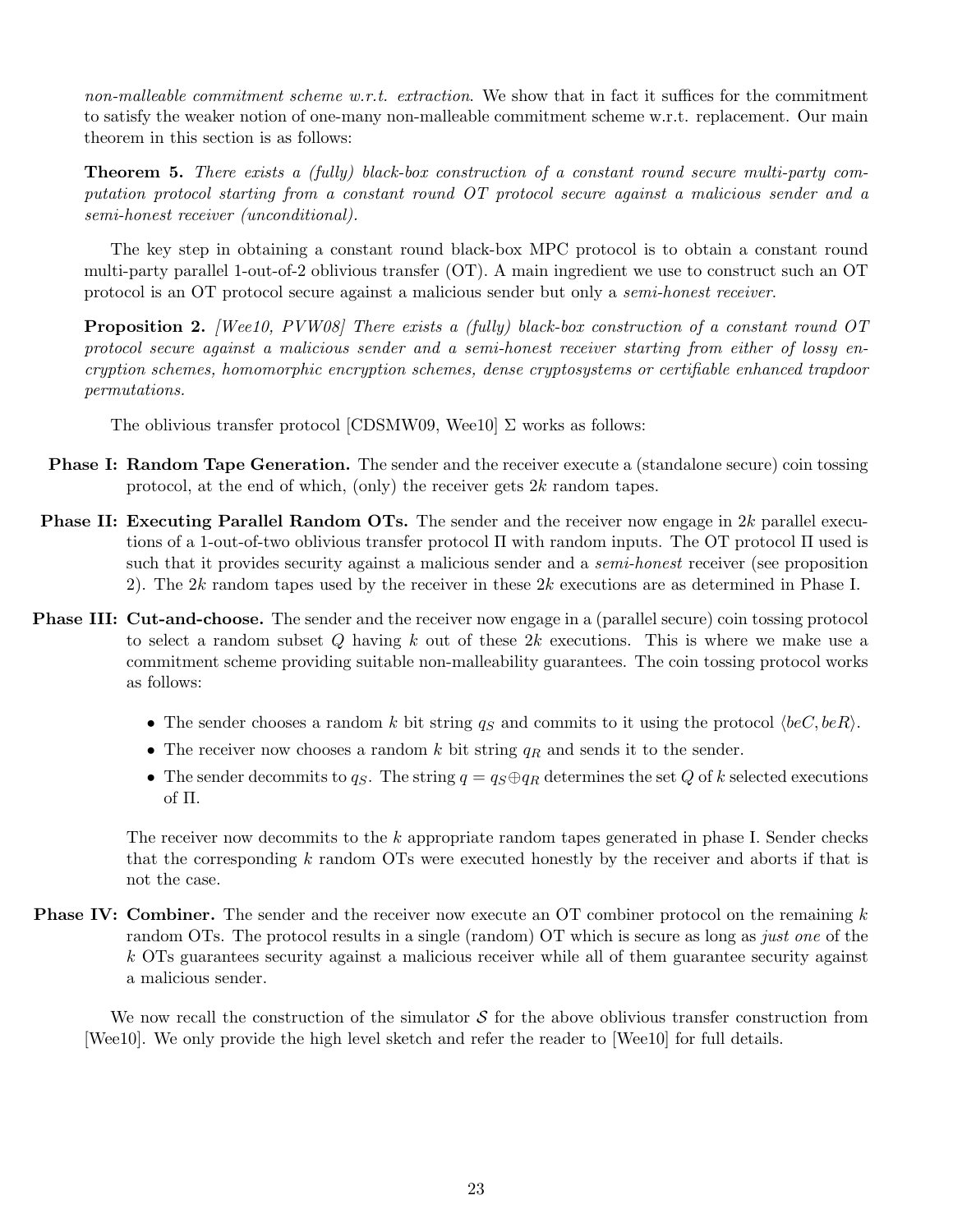Simulating  $\Sigma$  executions where only the sender is corrupted. The simulator S picks a random string q. Define a set Q consisting of k executions of  $\Pi$  based on q. S proceeds as follows.

- The simulator  $S$  executes Phase I honestly and obtains  $2k$  random tapes as in the protocol description.
- Now S and the adversary (acting as the sender) engage in 2k executions of the protocol  $\Pi$ . For an execution  $i \in Q$ , S executes the protocol  $\Pi$  correctly as in the protocol description. For  $i \notin Q$ , S uses the simulator of the protocol Π to simulate the view of the adversary as well as extract its input.
- The simulator S now "forces" the value q as the result of the coin flipping protocol in this execution of Σ. In more detail, S extracts the value  $q_S$  using the extractor associated with the commitment scheme  $\langle beC, beR\rangle$  and then chooses a value  $q_R$  s.t.  $q = q_S \oplus q_R$ . When the adversary opens its commitment to  $q_S$ , S opens the appropriate k random tapes determined by q.
- S runs the combiner step and extracts the final (random) input of the corrupted sender since it has already extracted its input in all the remaining  $k$  executions of  $\Pi$ .

#### Simulating  $\Sigma$  executions where only the receiver is corrupted.

- In phase I, S extracts all the 2k random tapes generated for the receiver to be used in the 2k executions of Π.
- The simulator  $S$  runs the honest sender algorithm in Phase II and III.
- S computes an execution index  $j \notin Q$  s.t. the receiver played honestly in the j-th execution of  $\Pi$ (with the j-th random tape). If no such j exists, it must be the case that the receiver cheated in exactly k of the 2k executions of  $\Pi$  and was able to force the outcome of the coin flipping protocol in step III s.t.  $Q$  selects exactly the remaining k executions. S aborts and output failure at this point. Otherwise, S extracts the input of the receiver in the final protocol using its input in the j-th execution of  $\Pi$  (which in turn can be obtained using the j-th random tape extracted by  $\mathcal{S}$ ).

**Analyzing S.** Our analysis is uses the proof of Lemma 4 in [Wee10]. As noted in [Wee10] (see proof of Lemma 4), if the above simulator S outputs failure only with negligible probability, the output of S in the ideal execution is indistinguishable from the view of the adversary in the real execution (by relying on the analysis from [IKLP06, CDSMW09]). Wee [Wee10] showed that if the underlying commitment scheme  $\langle beC, beR \rangle$  satisfies the notion of a many-many non-malleable commitment scheme w.r.t. extraction, S outputs failure only with negligible probability. We here show that in fact it suffices for  $\langle beC, beR \rangle$  to satisfy the weaker notion of one-many non-malleable commitment scheme w.r.t. replacement. Towards contradiction, say that  $S$  outputs failure with a noticeable probability. We consider the following series of hybrid experiments.

Experiment  $\mathcal{H}_0$ . This hybrid experiment corresponds to the actual simulated execution as described above.

Suppose that in the *i*-th  $\Sigma$  execution, only the receiver is corrupted and S outputs failure with a noticeable probability  $\epsilon$ . That is, in this execution, at the end of phase II, there exists a unique string  $q^*$  s.t. if the outcome of coin flipping in phase III is  $q^*$ , S output failure. Furthermore in phase III, S committed to  $q_S$  using  $\langle beC, beR\rangle$  and the adversary replies with  $q_R$  s.t.  $q^* = q_S \oplus q_R$ . Keep in mind that S can efficiently compute  $q^*$  at the end of phase II. This can be done by using the 2k random tape extracted in phase I and checking the phase II messages of the corrupted receiver against these tapes.

In the subsequent hybrids, the session  $i$  will be treated as the "left session" and all the sessions where the adversary acts as the sender as the right sessions. We will then rely on the one-many non-malleability w.r.t. replacement property of  $\langle beC, beR \rangle$ .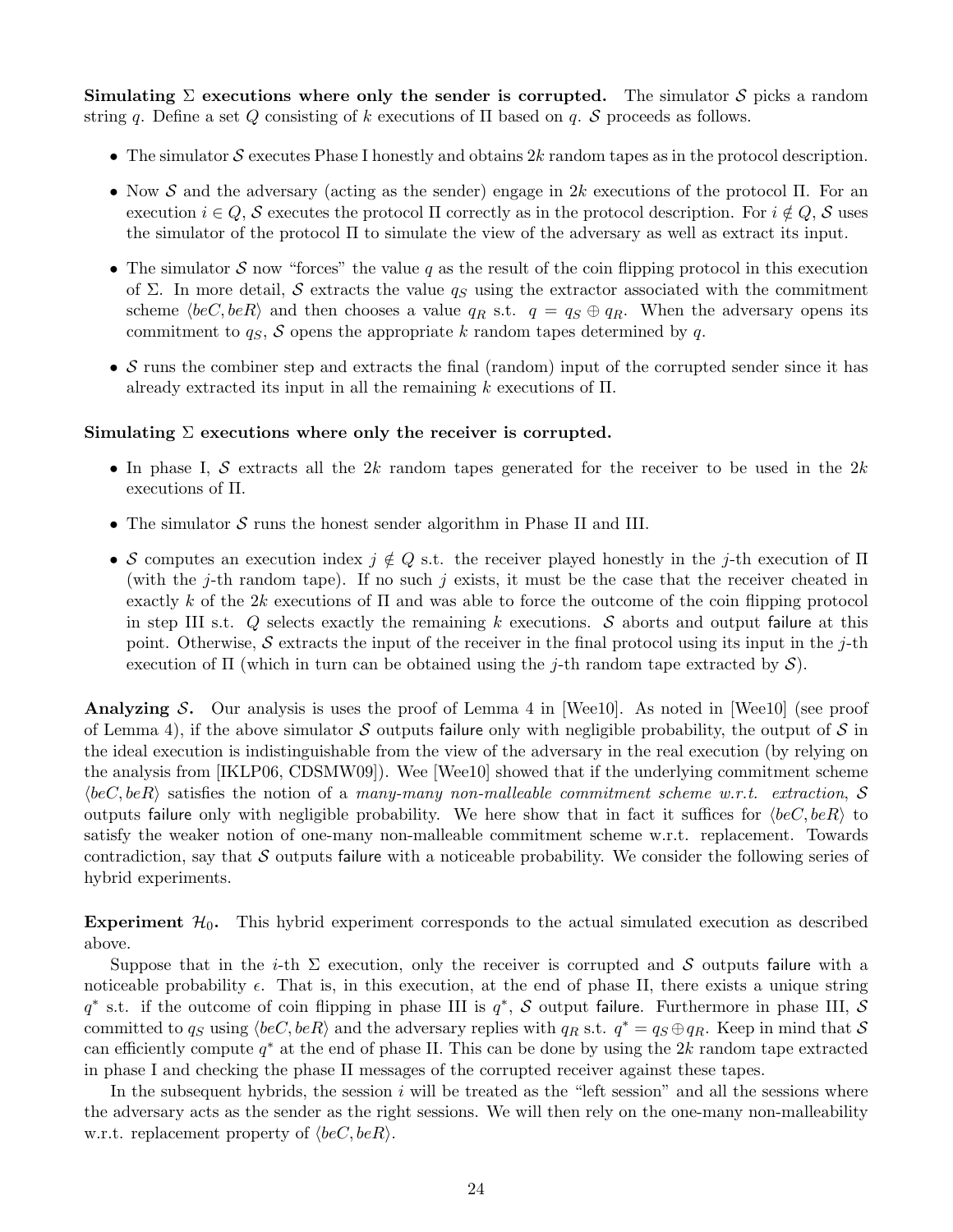Experiment  $\mathcal{H}_1$ . In this experiment, we change S to act as follows. Consider all  $\Sigma$  executions where only the sender is corrupted (i.e., the right sessions). Recall that the simulator extracts the values  $(q_S[1], q_S[2], \dots)$  the adversary commits to in phase III in these executions (in order to force the output of the coin flipping protocol in phase III to the desired values). Now in this experiment, instead of extracting these values (to determine the responses  $(q_R[1], q_R[2], \ldots)$ ), S starts using the replacer associated with the commitment scheme  $\langle beC, beR\rangle$  (guaranteed by the one-many non-malleable w.r.t. replacement property) to generate a new set of values and treats them as the extracted values. Details follows.

In more detail, S constructs a one-many adversary M of the commitment scheme  $\langle beC, beR\rangle$  (for this particular prefix of the protocol involving transcripts of phase I and II) by: (a) by treating the commitment in execution i (where  $S$  is supposed to provide a commitment to the adversary) as the left session, and, (b) all the commitments given by the adversary in all other executions of  $\Sigma$  as the right sessions. (Note that all the remaining executions where  $\mathcal S$  is supposed to provide a commitment to the adversary are executed honestly and inbuilt into the machine  $M$ ). Now start using the replacer on the adversary  $M$  to generate  $a \frac{\epsilon}{2}$  $\frac{\epsilon}{2}$ -compatible distribution. This allows S to generate a new set of values  $(rgs[1], rgs[2],...)$  which it treats as the extracted values and uses them to compute the responses  $(q_R[1], q_R[2], \dots)$ . Note that S is not necessarily PPT in this experiment because of the usage of the replacer associated with commitment scheme non-malleable w.r.t. replacement (although the specific commitment scheme  $\langle beC, beR\rangle$  does come with a PPT replacer).

In this experiment, the probability of  $\mathcal S$  outputting failure can decrease only by  $\frac{\epsilon}{2} + \text{negl(k)}$  because of the  $\epsilon$  $\frac{\epsilon}{2}$ -compatibility condition satisfied by the output distribution of the replacer. In more detail, consider the point where all the commitments (to  $q_S$ ) have finished in phase III. If the values committed  $(q_S[1], q_S[2], \dots)$ to by the adversary are all valid (i.e., not equal to  $\perp$ ), the sampled values  $(rgs[1], rgs[2], ...)$  will be identical except with probability  $\frac{\epsilon}{2}$ . Hence, the probability of S outputting failure for such a protocol prefix changes only by  $\frac{\epsilon}{2}$ . If at least one of the values committed to by the adversary is  $\perp$ , the adversary will clearly fail and abort in some execution of  $\Sigma$  while opening such a commitment (except with negligible probability). Hence, for such prefixes,  $S$  would have output failure only with negligible probability. Hence we conclude that S still outputs failure with noticeable probability (at least  $\frac{\epsilon}{2} - \text{negl}(k)$ ) in session *i* in this experiment.

**Experiment**  $\mathcal{H}_2$ . In this experiment, we change S to act as follows. In phase III, instead of committing to the randomly generated string  $q_S$ , S instead commits to an all 0 string. We argue by the non-malleability with replacement property of  $\langle beC, beR\rangle$  that the adversary still replies with an string  $q_R$  s.t.  $q_S \oplus q_R = q^*$ with noticeable probability. This is sufficient to arrive at a contradiction since in this experiment, the view of the adversary is statistically independent of the (random) string  $q<sub>S</sub>$ . Here our analysis is similar to [Wee10] (proof of Lemma 4). More details follows.

Since  $\langle beC, beR \rangle$  is one-many non-malleable w.r.t. replacement, it follows that the associated (possibly super-polynomial time) replacer outputs a tuple of values  $(rg_S[1], rg_S[2],...)$  which is indistinguishable from the one in the previous hybrid experiment. We can now view the  $S$  as a PPT machine which gets the tuple of values  $(rqs[1], rg_{S}[2],...)$  from an external (unbounded) challenger. If the probability of S outputting failure changes by a non-negligible amount in this experiment, it follows that using  $S$ , it is possible to construct a PPT machine distinguishing the distribution  $\text{rmin}_{(C,R)}^{\mathcal{M}}(q_S, z)$  from  $\text{rmin}_{(C,R)}^{\mathcal{M}}(0^k, z)$  with a noticeable advantage. This completes the proof.

Acknowledgements. We wish to thank Amit Sahai for many useful discussions and suggestions about the presentation of the proof of security. We thank Hoeteck Wee for sharing an early copy of his paper [Wee10] and providing many useful comments on an earlier draft of our work. Thanks to Huijia Lin for pointing out an error in the previous proof of Lemma 7. Thanks also to Abhishek Jain, Rafail Ostrovsky, Omkant Pandey, Alon Rosen and Ivan Visconti for useful discussions.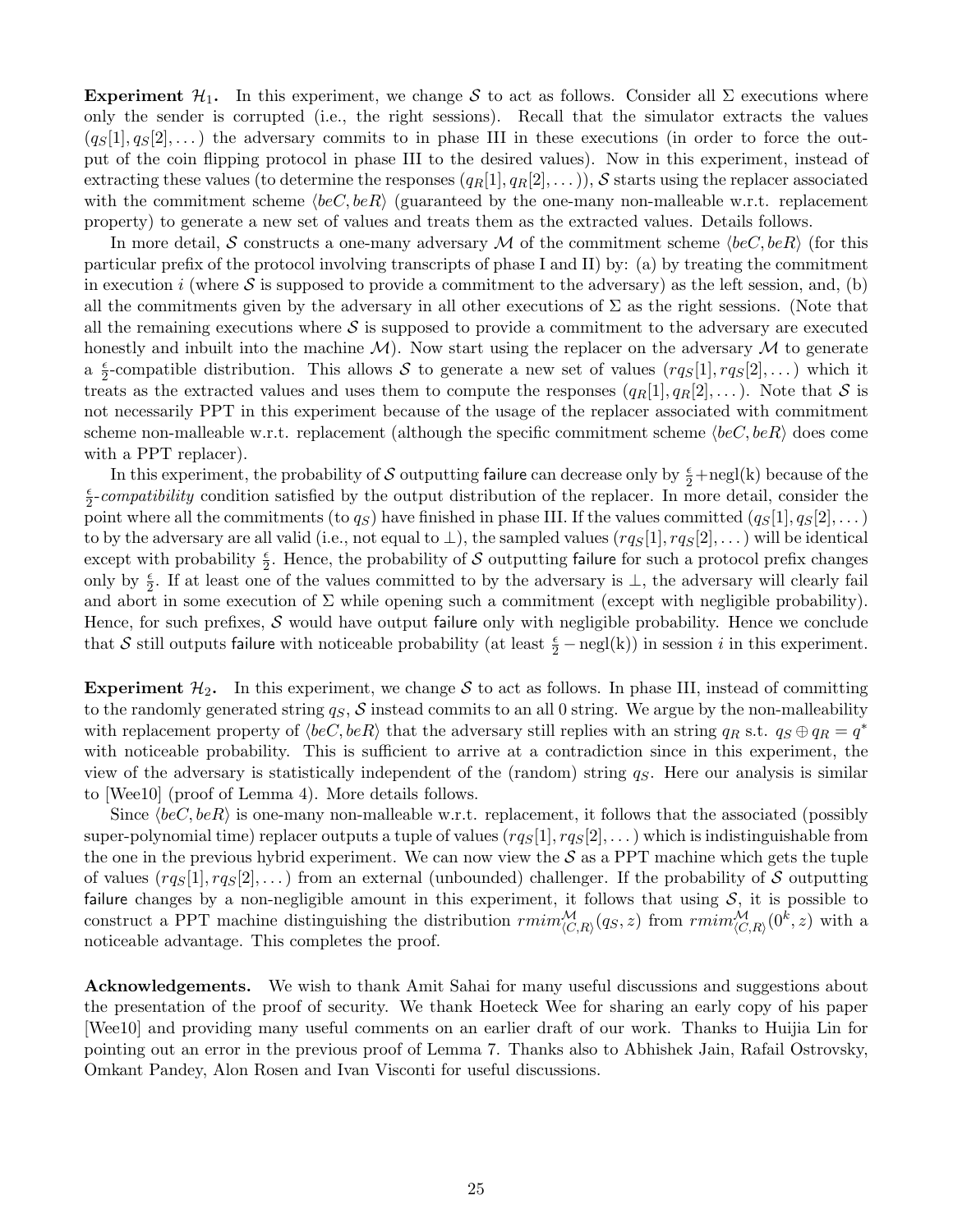# References

| $\left[\text{Bar}01\right]$ | Boaz Barak. How to go beyond the black-box simulation barrier. In FOCS, pages 106–115,<br>2001.                                                                                                                                                                                                |
|-----------------------------|------------------------------------------------------------------------------------------------------------------------------------------------------------------------------------------------------------------------------------------------------------------------------------------------|
| $\left[\text{Bar}02\right]$ | Boaz Barak. Constant-round coin-tossing with a man in the middle or realizing the shared<br>random string model. In FOCS, pages 345-355. IEEE Computer Society, 2002.                                                                                                                          |
| [BHY09]                     | Mihir Bellare, Dennis Hofheinz, and Scott Yilek. Possibility and impossibility results for<br>encryption and commitment secure under selective opening. In Antoine Joux, editor, EU-<br><i>ROCRYPT</i> , volume 5479 of <i>Lecture Notes in Computer Science</i> , pages 1–35. Springer, 2009. |
| [BMR90]                     | Donald Beaver, Silvio Micali, and Phillip Rogaway. The round complexity of secure protocols<br>(extended abstract). In $STOC$ , pages 503–513. ACM, 1990.                                                                                                                                      |
| [BPS06]                     | Boaz Barak, Manoj Prabhakaran, and Amit Sahai. Concurrent non-malleable zero knowledge.<br>In FOCS, pages 345-354, 2006.                                                                                                                                                                       |
| [CDSMW09]                   | Seung Geol Choi, Dana Dachman-Soled, Tal Malkin, and Hoeteck Wee. Simple, black-box<br>constructions of adaptively secure protocols. In Omer Reingold, editor, TCC, volume 5444<br>of Lecture Notes in Computer Science, pages 387-402. Springer, 2009.                                        |
| [DDN91]                     | Danny Dolev, Cynthia Dwork, and Moni Naor. Non-malleable cryptography (extended ab-<br>stract). In <i>STOC</i> , pages $542-552$ . ACM, 1991.                                                                                                                                                  |
| [GJ10]                      | Vipul Goyal and Abhishek Jain. On the round complexity of covert computation.<br>In<br>Leonard J. Schulman, editor, <i>STOC</i> , pages 191–200. ACM, 2010.                                                                                                                                    |
| [GJO10]                     | Vipul Goyal, Abhishek Jain, and Rafail Ostrovsky. Password-authenticated session-key gen-<br>eration on the internet in the plain model. In Rabin [Rab10], pages 277–294.                                                                                                                      |
| [GLOV12]                    | Vipul Goyal, Chen-Kuei Lee, Rafail Ostrovsky, and Ivan Visconti. Constructing non-<br>malleable commitments: A black-box approach. In FOCS, 2012.                                                                                                                                              |
| [Gol01]                     | Oded Goldreich. Foundation of Cryptography - Basic Tools. Cambridge University Press,<br>2001.                                                                                                                                                                                                 |
| [IKLP06]                    | Yuval Ishai, Eyal Kushilevitz, Yehuda Lindell, and Erez Petrank. Black-box constructions<br>for secure computation. In Jon M. Kleinberg, editor, <i>STOC</i> , pages 99–108. ACM, 2006.                                                                                                        |
| [IKOS07]                    | Yuval Ishai, Eyal Kushilevitz, Rafail Ostrovsky, and Amit Sahai. Zero-knowledge from Secure<br>Multiparty Computation. In Proceedings of the 39th Annual ACM Symposium on Theory of<br>Computing, STOC '07, pages 21-30, 2007.                                                                 |
| [IPS08]                     | Yuval Ishai, Manoj Prabhakaran, and Amit Sahai. Founding cryptography on oblivious<br>transfer - efficiently. In Wagner [Wag08], pages 572-591.                                                                                                                                                |
| [JP14]                      | Abhishek Jain and Omkant Pandey. Non-malleable zero knowledge: Black-box constructions<br>and definitional relationships. In SCN, 2014.                                                                                                                                                        |
| [LP09]                      | Huijia Lin and Rafael Pass. Non-malleability amplification. In Michael Mitzenmacher, editor,<br>STOC, pages 189–198. ACM, 2009.                                                                                                                                                                |
| [LP11]                      | Huijia Lin and Rafael Pass. Constant-round non-malleable commitments from any one-way<br>function. STOC, 2011. http://eprint.iacr.org/.                                                                                                                                                        |